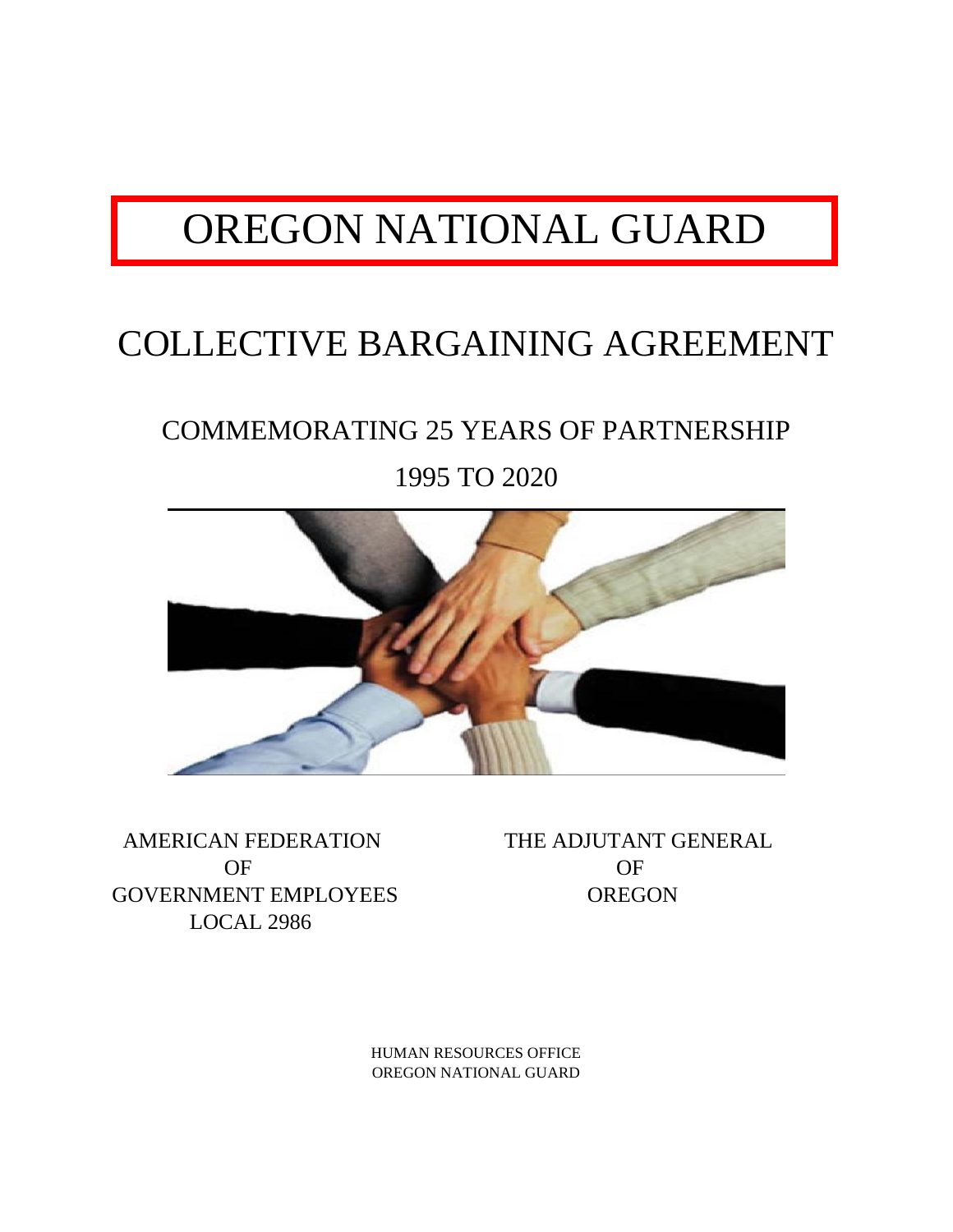## TABLE OF CONTENTS

| ARTICLE 3 PUBLIC PURPOSES SERVED BY THIS AGREEMENT 4             |  |
|------------------------------------------------------------------|--|
|                                                                  |  |
|                                                                  |  |
|                                                                  |  |
|                                                                  |  |
|                                                                  |  |
|                                                                  |  |
| ARTICLE 10 COUNSELING, WARNINGS & DISCIPLINARY ACTIONS 10        |  |
| ARTICLE 11 ALTERNATIVE DISPUTE RESOLUTION & GRIEVANCE            |  |
|                                                                  |  |
| ARTICLE 13 POSITION DESCRIPTIONS, PERFORMANCE STANDARDS, &       |  |
|                                                                  |  |
|                                                                  |  |
| ARTICLE 16 REORGANIZATION, REALIGNMENT, & REDUCTION-IN-FORCE  19 |  |
|                                                                  |  |
|                                                                  |  |
|                                                                  |  |
|                                                                  |  |
|                                                                  |  |
|                                                                  |  |
|                                                                  |  |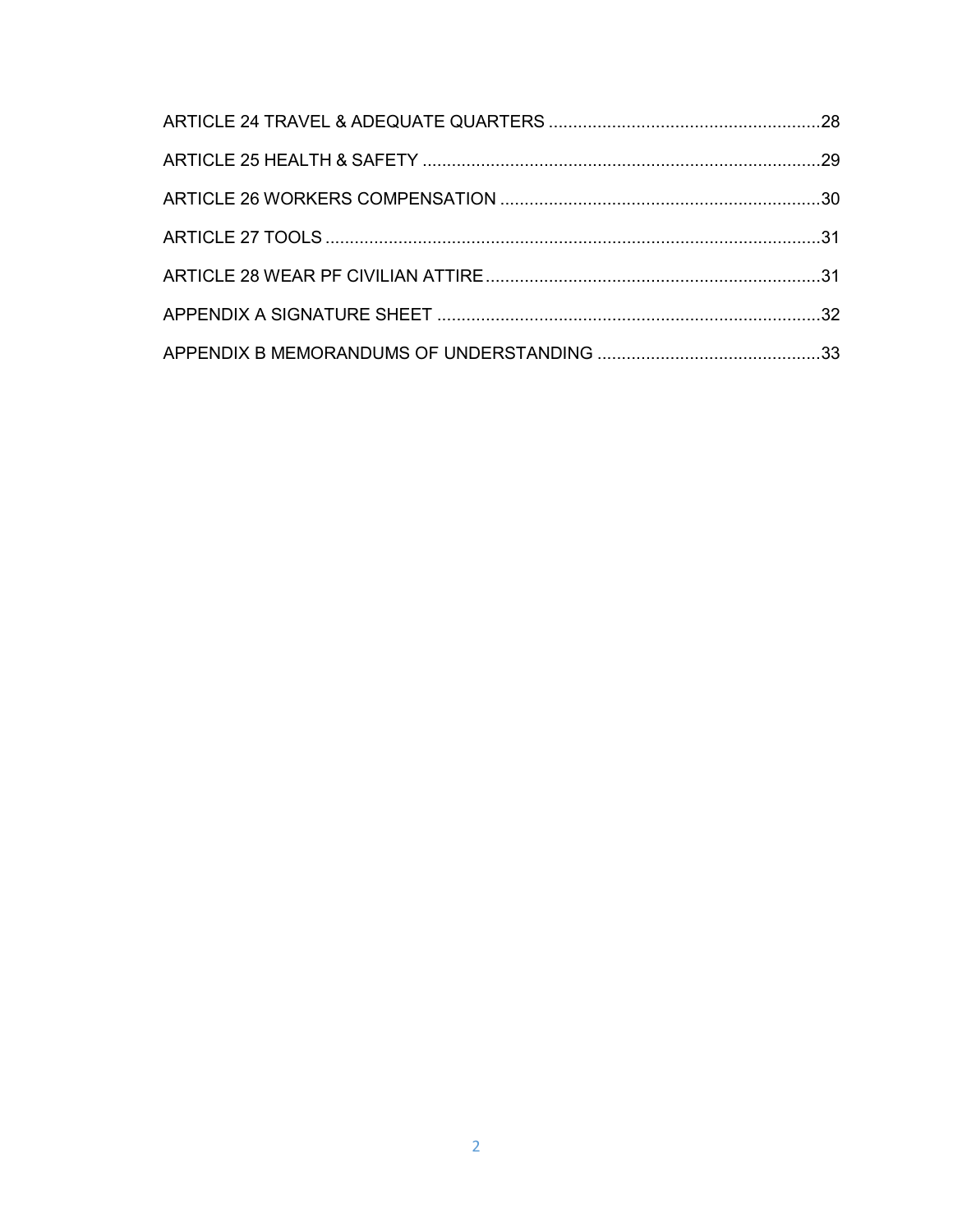## **ARTICLE 1 PARTIES, RECOGNITION & COVERAGE**

## **Section A**

The Adjutant General (TAG) is responsible for the functioning of the Oregon National Guard (ORNG). TAG has authority to employ the federal civilian workforce. This agreement covers federal civilian employees of the Oregon National Guard Title 5 (T5) and Title 32 (T32) programs. The ORNG Federal Director of Human Resources administers both T5 and T32 personnel programs on behalf of TAG. T5 personnel administratively serviced by the Civilian Personnel Management Offices (CPMO) at Selfridge Air National Guard Base and Joint Base Lewis-McChord (JBLM) are also fully covered by this agreement. This agreement covers all federal civilians except where specifically prohibited by law. Any provisions of this agreement found to be in conflict with law or government wide regulation are considered severed from the agreement and the remainder of the agreement remains intact.

## **Section B**

This Collective Bargaining Agreement (CBA) is made by and between the Oregon National Guard, herein after referred to as the "Employer" and the American Federation of Government Employees (AFGE), Local 2986 herein after referred to as the "Union", and collectively referred to as the "Parties".

The Employer hereby recognizes the Union as exclusive representative and bargaining agent, under the provisions of [5 USC 71,](http://uscode.house.gov/download/pls/05C71.txt) for all Employees in the bargaining unit as defined in Section B of this Article, except for those Employees specifically excluded in 5 USC 7112 (b).

#### **ARTICLE 2 DURATION & MODIFICATION OF AGREEMENT**

#### **Section A**

This Agreement will become effective **11 August 2019** and will remain in full force until **11 August 2022**.

#### **Section B**

Either Party may give written notice to the other Party not more than 120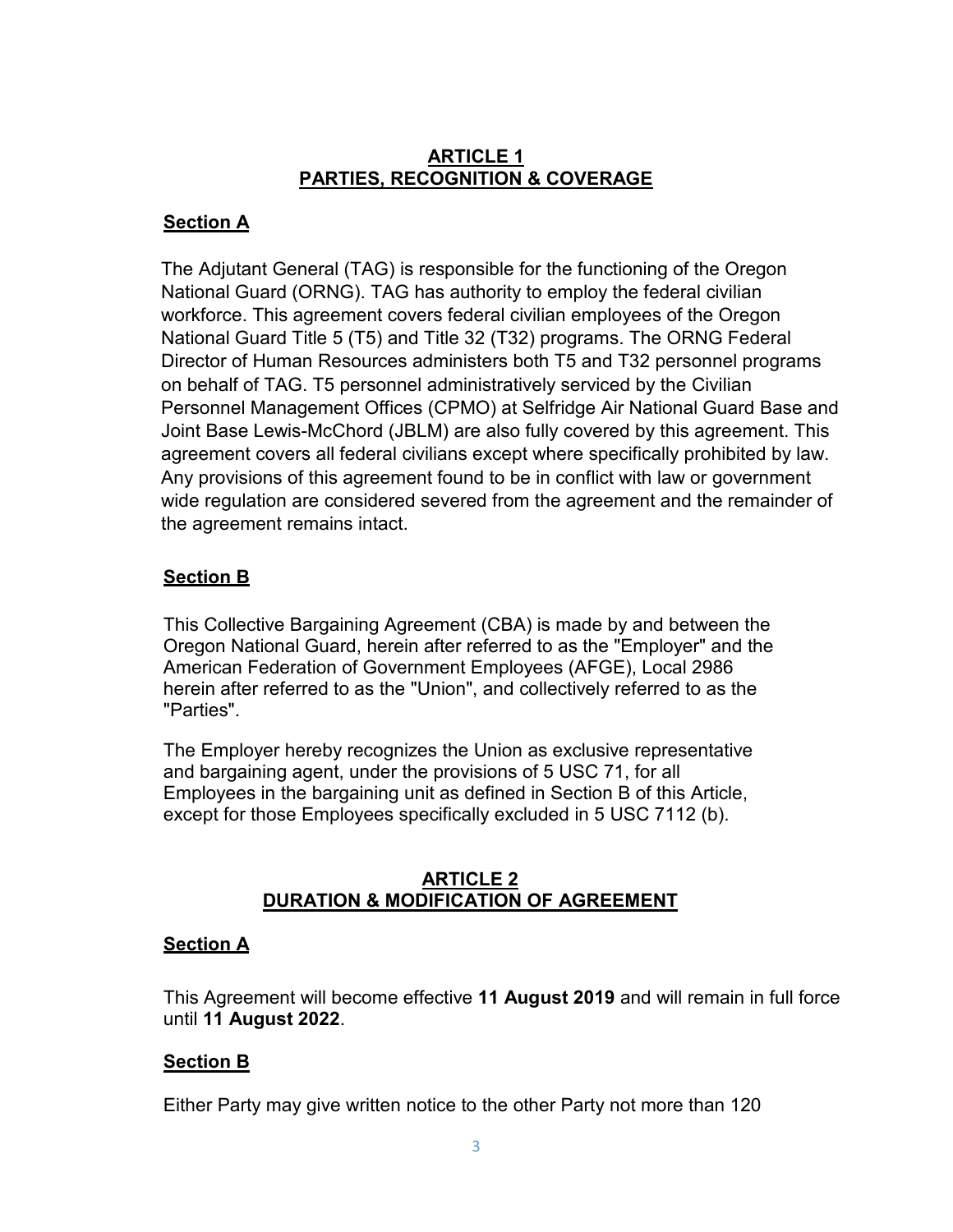days or less than 90 days prior to the expiration of this Agreement of their intent to re-negotiate the Agreement. If such notice is given, the Parties will meet for the purpose of re-negotiating the Agreement not later than 60 calendar days prior to the expiration date.

## **Section C**

Mid-term agreements will be reviewed by the Defense Civilian Personnel Advisory Service (DCPAS) as with the Collective Bargaining Agreement. Memorandum of Understanding (MOU) intended to modify this agreement will be incorporated as elements of this Collective Bargaining Agreement.

## **ARTICLE 3 PUBLIC PURPOSES SERVED BY THIS AGREEMENT**

## **Section A**

It is recognized that The Adjutant General of the State of Oregon is a representative of the Federal Government within the context of this Agreement; that The Adjutant General is dedicated to carrying out the public purpose for which the Army National Guard and Air National Guard is charged.

## **Section B**

It is further recognized by the Parties that improved Employee and organizational performance and efficiency required to meet this public purpose, can be advanced through understanding and cooperation achieved through collective bargaining, in those areas in which bargaining is appropriate in the Federal Service.

## **Section C**

The Union and the Employer agree that supporting the role of the military mission is fundamental to the ORNG T5 and T32 programs.

## **ARTICLE 4 EMPLOYER-UNION COOPERATION**

#### **Section A**

The Employer and the Union agree to sustain the State Labor-Management Partnership Council (LMPC). The State LMPC evaluates,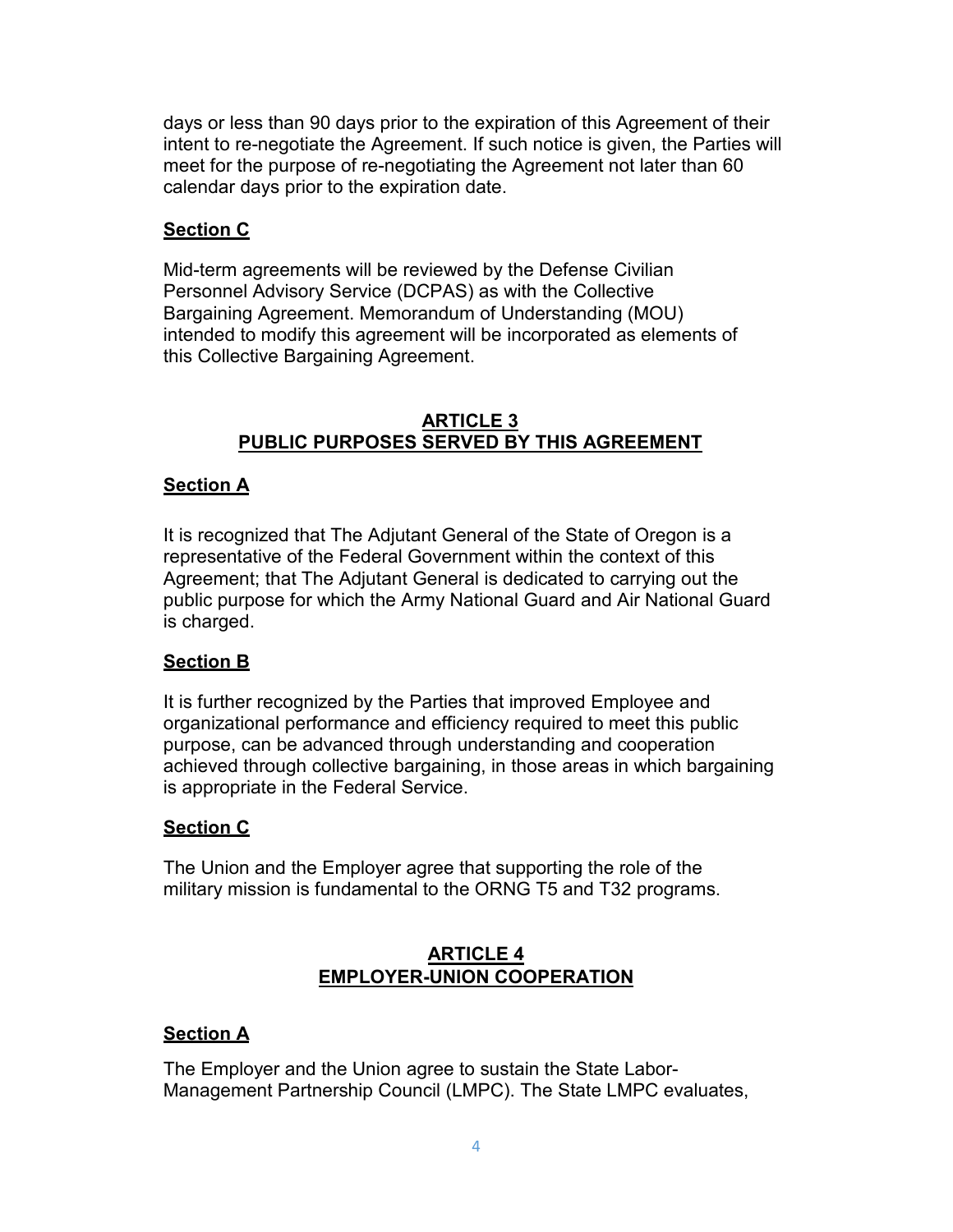analyzes, implements, and monitors matters affecting the Labor-Management relationship, and is empowered to negotiate the Collective Bargaining Agreement (CBA). The State LMPC will serve as the forum for Labor and Management to work together in crafting solutions to better serve the Agency's customers, enhance mission readiness, and improve working conditions.

## **Section B**

The LMPC encourages formation of Local LMPC's for the purpose of resolving issues at the lowest level. This will promote partnership in Labor-Management relations at all levels. Local LMPCs will be chaired by one Union Representative and one Employer Representative. To form a Local LMPC, Parties will contact the Labor Relations Specialist (LRS) and the Union President. Labor members of the Local LMPC will be appointed according to Union bylaws.

## **Section C**

It is understood by the Employer that when Union Representatives are performing representational duties and acting in their official capacity, they will be given due respect for their position. They will not be viewed as subordinates.

## **Section D**

There will be no reprisal, interference, coercion or discrimination, either civilian or military, against a Union Representative because of proper performance of his/her duties as a Union Representative.

## **Section E**

National Representatives and staff members will be welcomed to all Employer offices and will be permitted to participate in meetings between Union Representatives and the Employer.

## **Section F**

The Employer will inform each new bargaining unit Employee of the Union's exclusive recognition. The Human Resource Office (HRO) will notify the Union President of new bargaining unit Employees, including the duty contact information each pay period. The HRO/Civilian Personnel Management Office (CPMO) will furnish the Union President a list of the names, positions, and duty stations of all Employees within the bargaining unit semi- annually (February/August).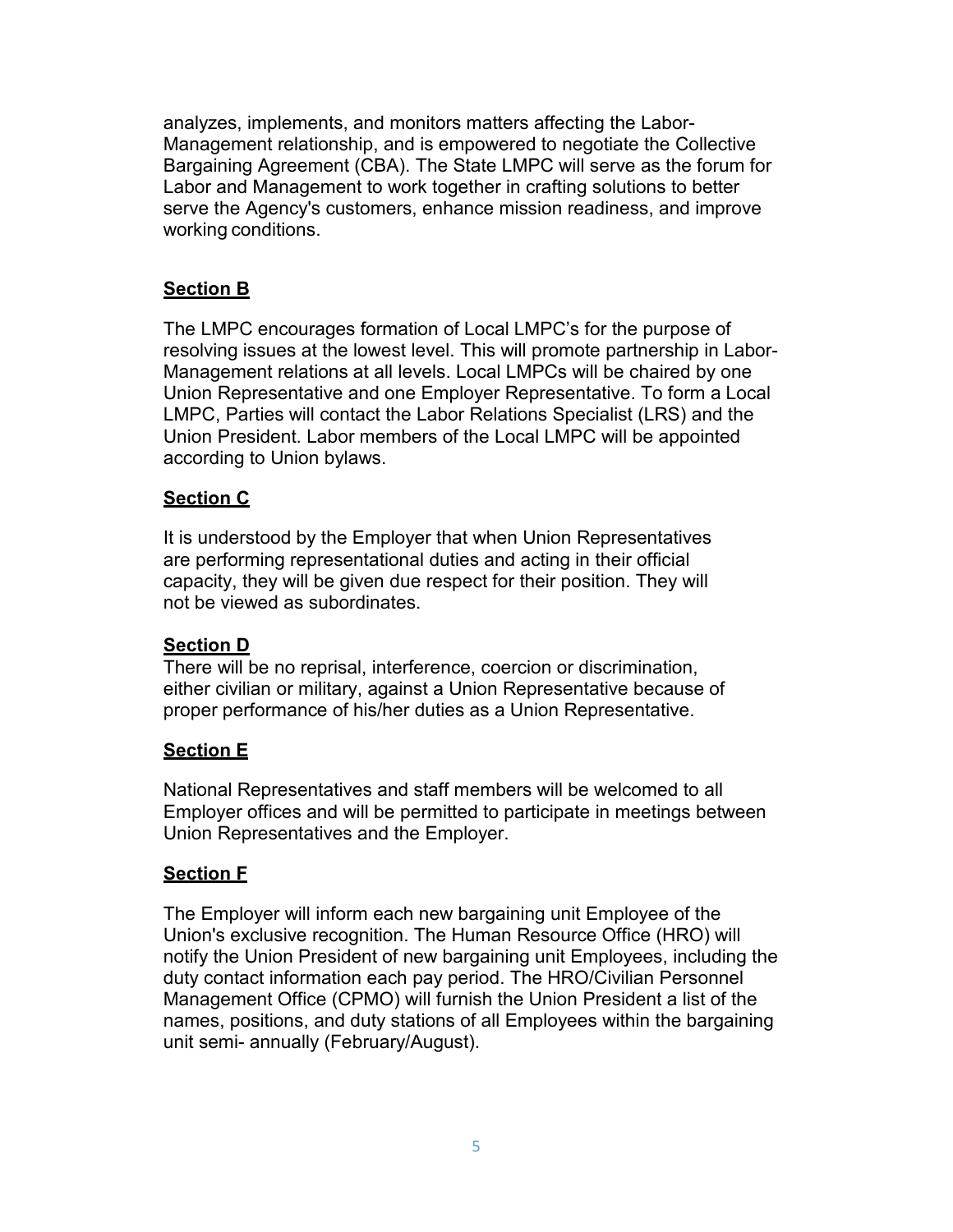## **Section G**

A copy of this Agreement will be provided by the Employer to each Employee. Seventy five printed copies will be furnished to the Union for its use.

#### **Section H**

The Employer agrees that all official publications affecting personnel policies, practices, and working conditions will be made available by the HRO to all Employees.

#### **Section I**

The Supervisory chain-of-command will be defined for Employees. Where more than three Employees are assigned to a given work area, the Supervisory chainof command will be posted.

#### **ARTICLE 5 CHANGES DIRECTED BY HIGHER AUTHORITIES**

#### **Section A**

The Parties understand that changes may be directed by higher authorities, which are binding on the Employer. When such changes occur, that effect conditions of employment of bargaining unit employees, the Employer will notify the Union of the change. For purposes of this Agreement, higher authorities, in order of precedence, are:

- 1. Federal Law (USC)
- 2. Government-wide regulations (i.e.: CFR, OPM, GSA)
- 3. Collective Bargaining Agreement
- 4. Other Regulations (e.g.: DoD, NGB, TPR, CNGBI/N/M, AFI, AR, Executive Orders, etc.)
- 5. Local Policies (e.g. Command Policies, SOP, Operating Instructions, MOI)

## **Section B**

The Parties will negotiate the implementation of any changes as defined above upon request of the Union. Agreements reached will be in the form of MOUs as outlined in Article 2, Section C.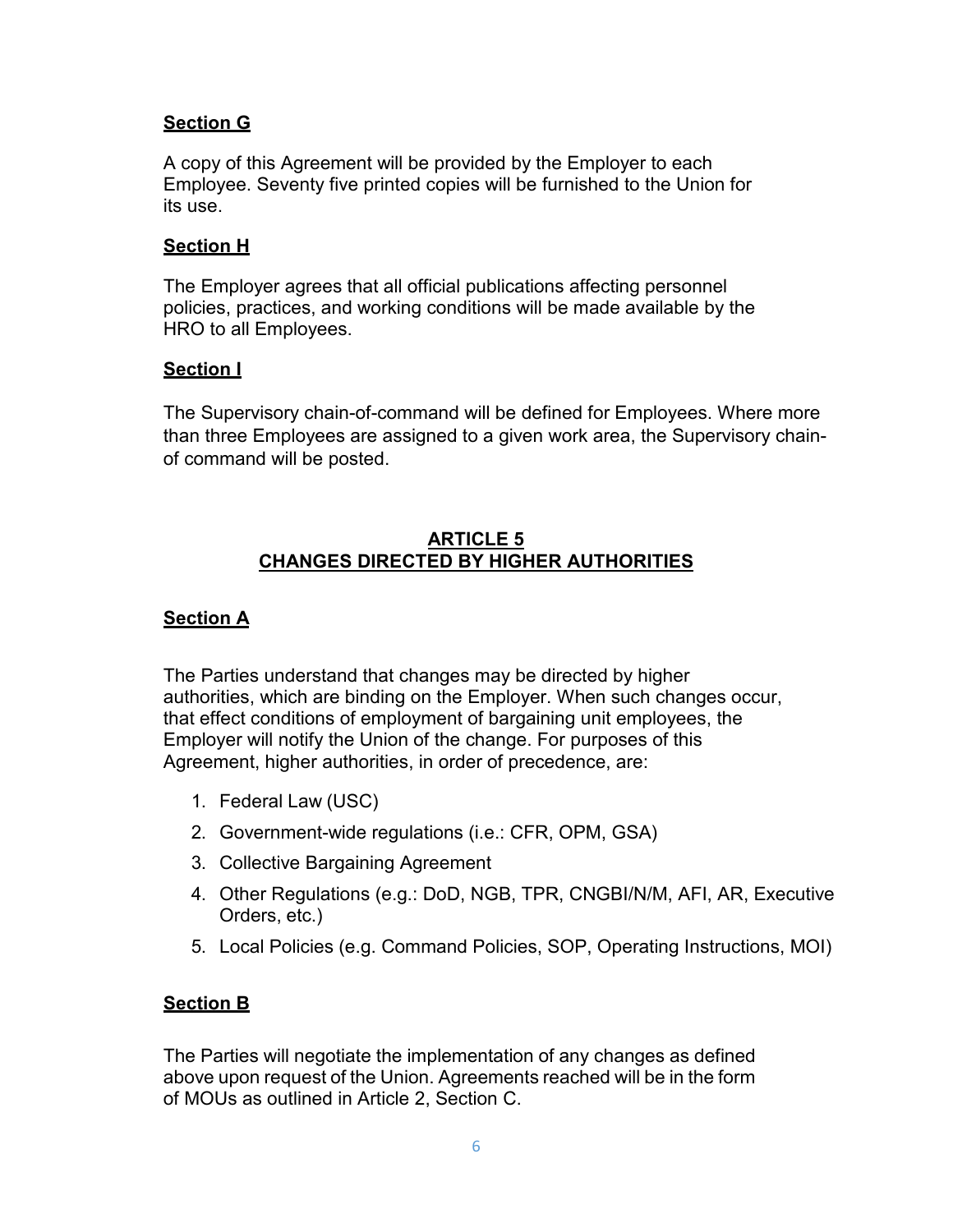## **ARTICLE 6 RIGHTS AND RESPONSIBILITES**

This article defines Management, Union, and Employee rights and responsibilities. All rights granted in [5 USC 71 a](http://uscode.house.gov/download/pls/05C71.txt)re retained.

## **Section A**

The terms of this Agreement do not preclude any Employee from bringing matters of personal concern to the attention of appropriate officials of the Employer.

## **Section B**

The Union will supply the HRO with a roster of Stewards and inform Employees of their assigned Union Representatives. The Union will notify the HRO of any changes in the designated Stewards. It is the Union's right to designate Representatives. A maximum number of Stewards will be determined in partnership.

## **Section C**

Release of the Union President and the accounting for official time will be covered by a local MOU between the Union President, his or her immediate Supervisor, and the HRO. The procedures in Section D apply until the local MOU is established.

## **Section D**

Reasonable time during work hours will be granted to Union Representatives and aggrieved Employees after considering workload and mission needs. This includes:

- 1. Representational functions such as attendance at meetings with appropriate Management Representatives.
- 2. Preparation for and presentation of grievances and adverse action appeals.
- 3. Union administrative functions not prohibited by 5 USC [7131\(b\)](http://uscode.house.gov/download/pls/05C71.txt).

## **Section E**

Union Representatives will request a release from their immediate Supervisor prior to responding to a request for representation. The immediate Supervisor must be informed of the general purpose for the absence and where the Union Representatives may be reached. The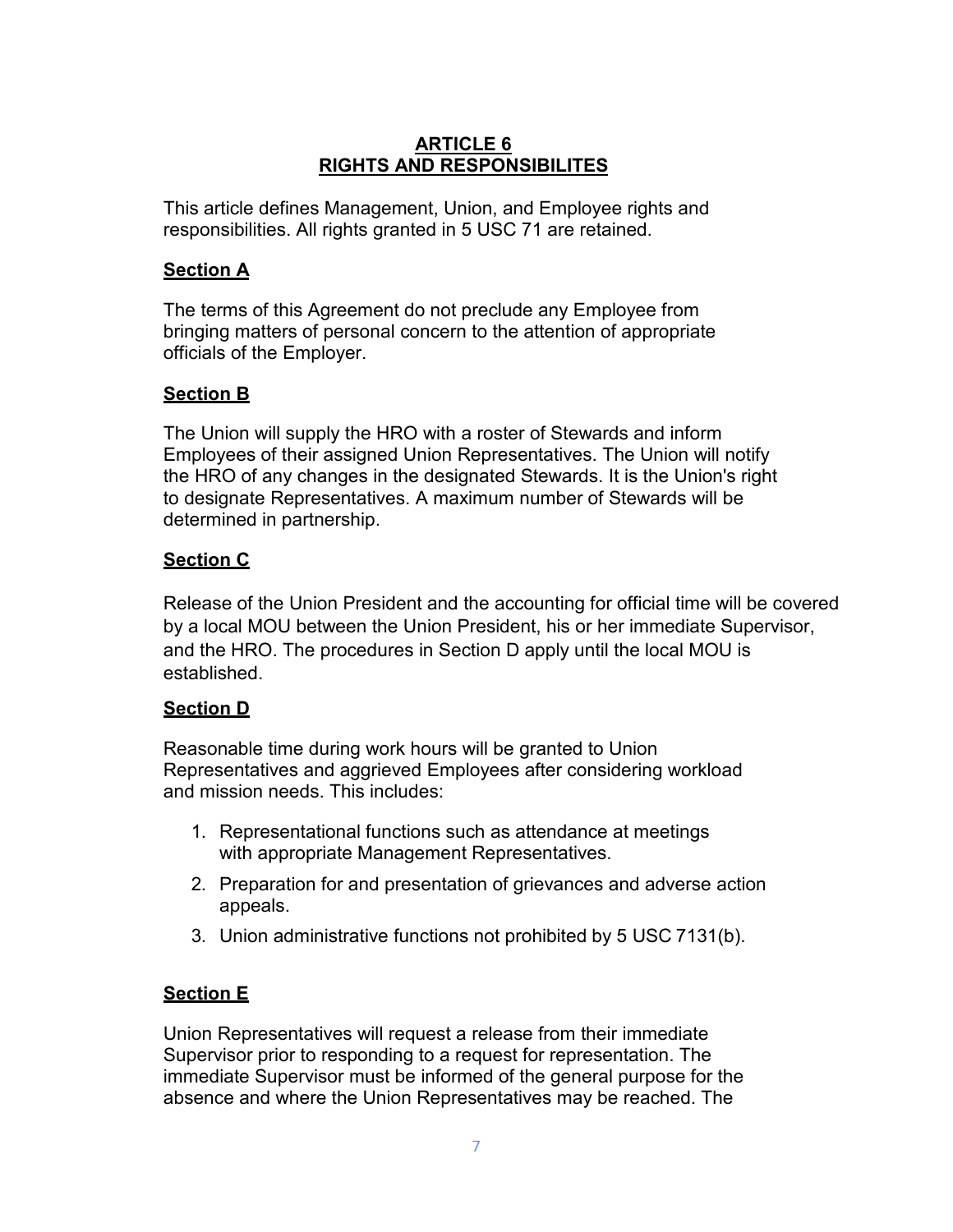Union Representatives will record the date, times and purpose for the absence from duty. If the request is denied, the Supervisor must advise the Union Representative of the reasons for the denial and advise the Union Representatives when he/she may be released.

## **ARTICLE 7 PAST PRACTICES**

## **Section A**

A past practice is an established pattern of response to a given situation, set over a period of time, accepted either implicitly or explicitly by the Parties involved, but not set in writing nor formally agreed to. In order to constitute a past practice, the practice must first concern a condition of employment as defined in the statute [5 USC 710](http://uscode.house.gov/download/pls/05C71.txt)3 (a)(14). It is recognized by the Parties that personnel policies and practices exist at work locations that are not covered or restricted by Agency regulations or this Agreement. Such past practices may only be changed after meeting and working in cooperation with the appropriate Union Representatives at the work location.

#### **Section B**

Emergencies may necessitate the temporary suspension of past practices without following the procedures of Section A.

## **ARTICLE 8 FACILITIES & SERVICES**

## **Section A**

At the request of a Union Representative, the Employer may provide adequate facilities for Union meetings provided operational needs are not adversely impacted.

#### **Section B**

Union Officers and Stewards will have use of agency communication resources to conduct official business. This does not include internal union business. Internal union business is defined as the solicitation of membership, elections of labor organization officials, and collection of dues.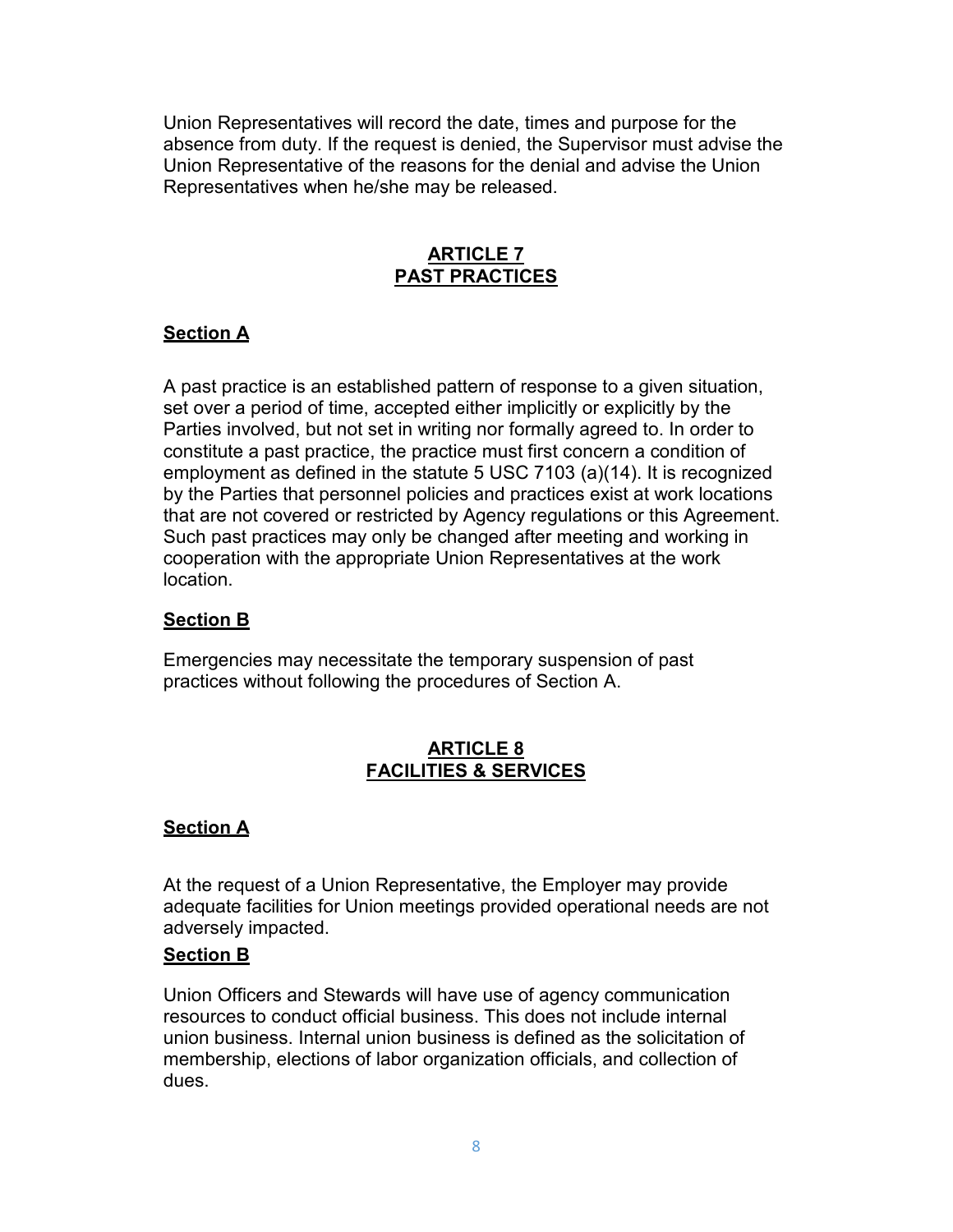## **Section C**

The Union and Employer recognize that office space is limited. The Employer will provide the Union adequate office space. Relocation of the office will be negotiated.

## **Section D**

As needed, the employer will provide a private space to perform representational duties such as meeting regarding a grievance. The Employer will provide space for the union to secure files and supplies for union representatives at their location.

#### **Section E**

Space (minimum 3' x 4') will be provided the Union on bulletin boards of work areas where more than three (3) Employees are assigned. The Union will maintain these bulletin boards using the standards of the work areas for the display of Union literature, correspondence and notices. Posting and removal of Union material from provided bulletin boards will be accomplished by Union Representatives.

#### **Section F**

Employees will be allowed access on Agency computer network to view the Union web site.

#### **ARTICLE 9 DUES WITHOLDING PRIVELEGES**

#### **Section A**

Dues withholding privileges will be extended to the Union throughout the period of this Agreement.

#### **Section B**

Dues are defined as the regular periodic amount required to maintain a member in good standing with the Union. Dues allotments will not include such items as initiation fees, special assessments, back dues, fines, and similar items.

In application of the allotment arrangements, the Union will be responsible for:

1. Certifying SF 1187's completed and signed by eligible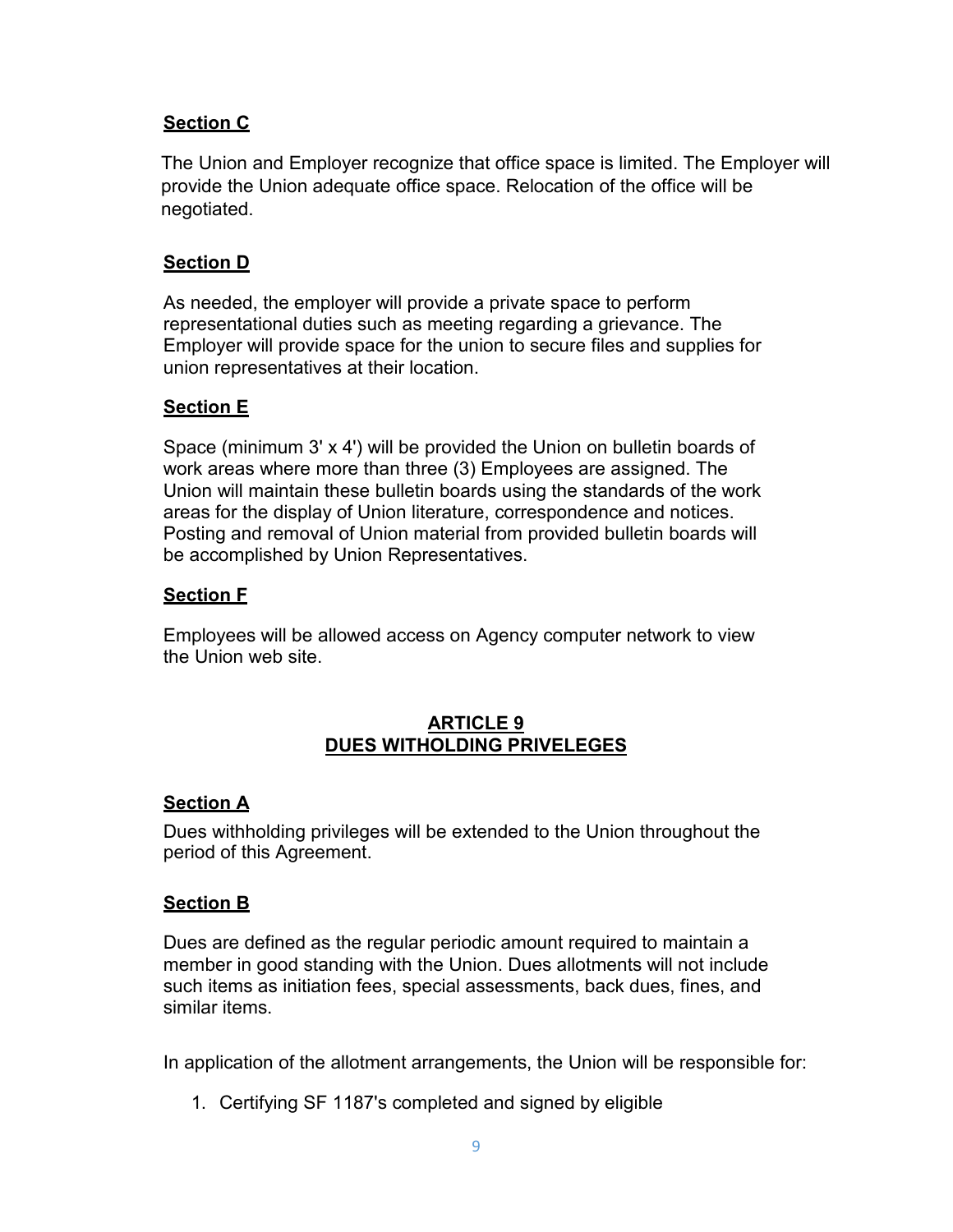Employees as to the amount of dues and forwarding them to the appropriate payroll office for processing.

2. Certifying SF 1188's and forwarding them to the appropriate payroll office for processing once the required twelve month minimum dues withholding has been reached.

## **Section C**

The Employer will be responsible for:

- 1. Informing employees that dues allotments are to be entirely voluntary on the part of eligible Employees.
- 2. Processing 1187's submitted by the Union so that the allotment deductions will normally take effect no more than one full pay period after the allotment has been received in the payroll office. Exceptions will be explained to the Union treasurer.
- 3. Processing 1188's submitted by the Union so that the allotment deductions will normally take effect no more than one full pay period after the allotment has been received in the payroll office. Exceptions will be explained to the Union treasurer.
- 4. In the event of a dues increase, the payroll offices, both Army and Air; will process the proper paperwork within one pay period, and after receiving 60 calendar days written notification from the Union treasurer.

## **ARTICLE 10 COUNSELING, WARNINGS & DISCIPLINARY ACTIONS**

## **Section A**

Counseling and Warnings can normally resolve a problem without the need for disciplinary or adverse action. Counseling and warnings will be recorded on the Supervisor's Employee Brief (SEB) for T5 and T32 Employees, or the AF Form 971 for Legacy Title 5 Employees and initialed by the Employee. In the absence of the availability of an SEB or AF 971 an NGB Form 904-1 may be substituted.

#### **Section B**

Technician Personnel Regulation (TPR) ORNG TPR 752, ORNG TPR 752-1, and AFI 36-704 Legacy T5 Employees are recognized by the Parties as official guidance for Discipline, Adverse Actions, and appeals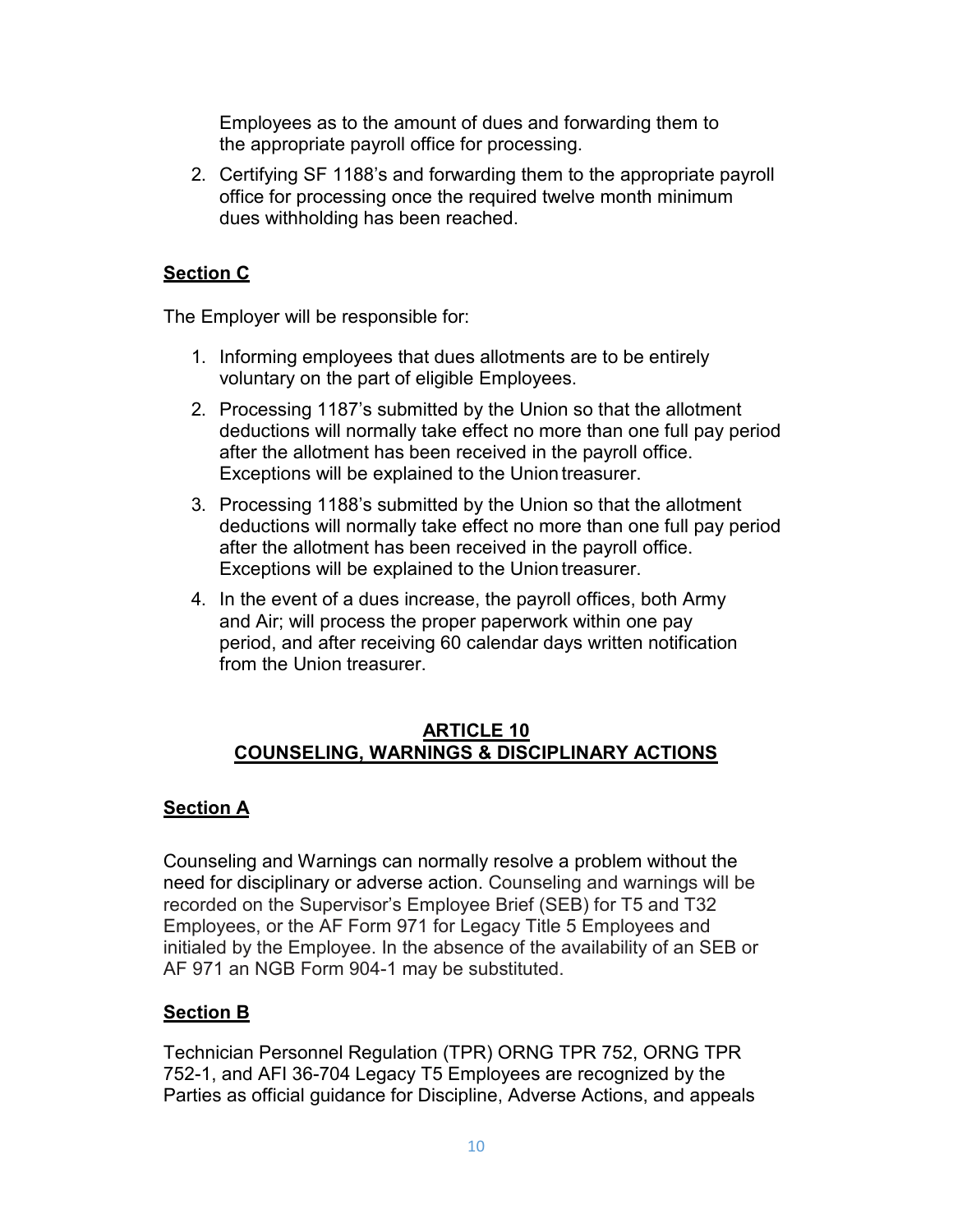for the Oregon National Guard. Disciplinary actions are not intended to be punitive in nature but rather to correct an Employee's behavior and may be either informal or formal in nature. Discipline should be imposed for just reasons and should occur within the framework of established procedures. Disciplinary actions are steps taken by the Supervisor to bring to the attention of the Employee his or her violation of rules, standards of conduct, safety practices, or authoritative instructions. Discipline may lead to suspension, or removal. When considering any disciplinary or adverse action, Supervisors and Employers will contact HRO/CPMO. With the Employee's consent and upon request, Supervisors will provide the Union with materials relied upon to support disciplinary or adverse actions after the Supervisor consults with the LRS.

## **Section C**

Informal discipline is an oral admonition. To be considered discipline, the oral admonition must be recorded on the SEB for T5 and T32 Employees, or the AF Form 971 for Legacy T5 Employees in the Supervisor's work folder. In the absence of the availability of an SEB or AF 971 an NGB Form 904-1 may be substituted.

- 1. The Supervisor will record the date and subject of the oral admonition.
- 2. The Supervisor will advise the Employee of the right to utilize the Alternative Dispute Resolution (ADR) process, when mutually agreed upon, or the negotiated grievance procedures to resolve their differences.
- 3. The Employee will initial the entry posted to the SEB for T5 and T32 Employees, or the AF Form 971 for Legacy T5 Employees In the absence of the availability of an SEB or AF 971 an NGB Form 904-1 may be substituted. Initials are not an admission of concurrence, but only an acknowledgment of the entry.
- 4. No derogatory material of any nature which might reflect adversely upon the Employees' character or career will be placed in his or her Supervisory Work Folder without his or her knowledge.

#### **Section D**

Formal discipline includes official written reprimands, suspensions, or removal when such actions are taken for the purpose of corrective behavior or removal for cause. When a formal disciplinary action is contemplated, the following steps will apply.

1. The appropriate Supervisor will investigate the situation or circumstances of the case, if necessary.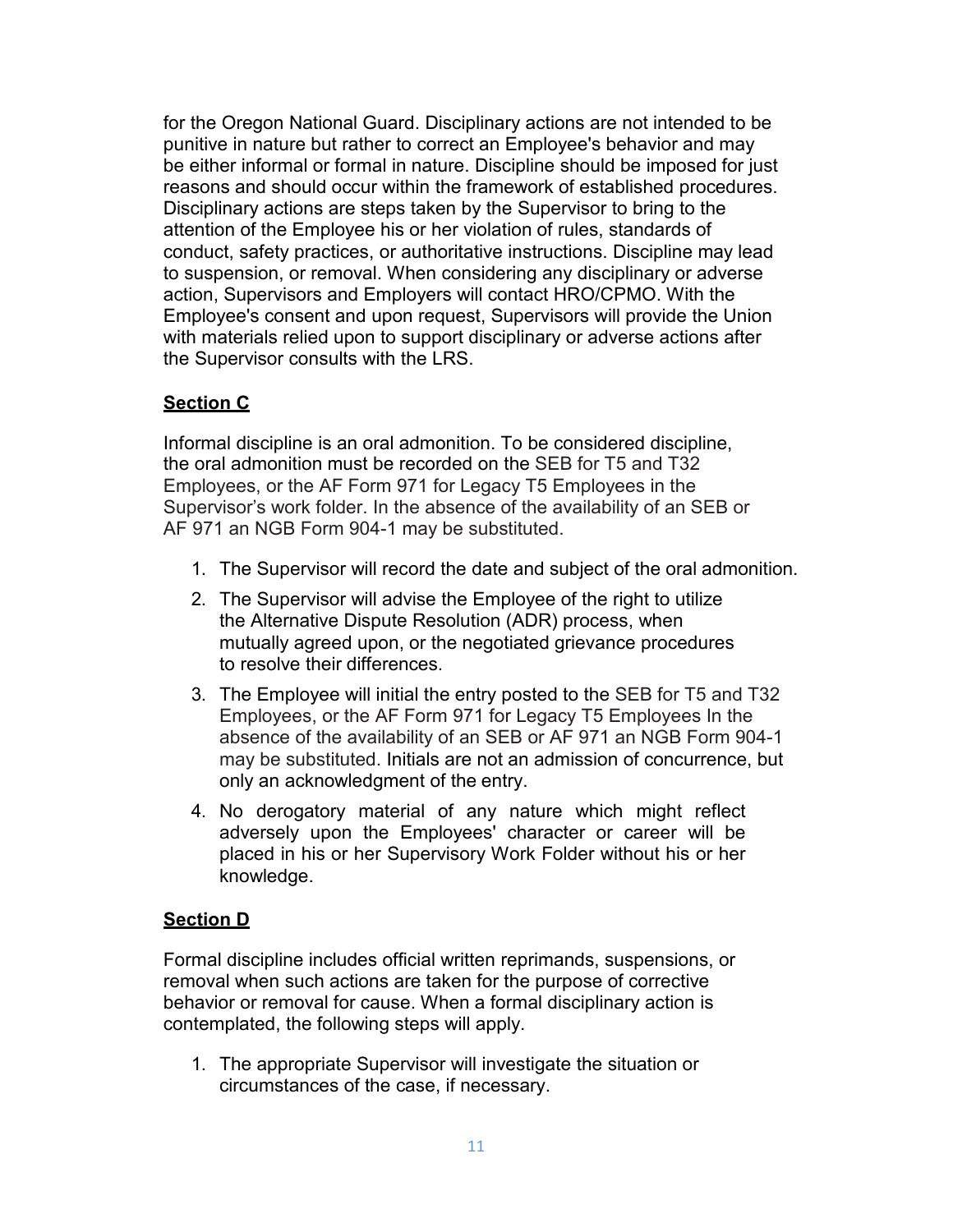- 2. Employees who are questioned in relation to such investigations will be advised in advance of the reason for the investigation.
- 3. Employees questioned in an investigation have the right to request Union representation.
- 4. The Supervisor will discuss the situations and circumstances with the Employee, if available.
- 5. The Supervisor will carefully consider the Employees' view.
- 6. The Supervisor will compile the relevant information and base his/her decision on the facts contained therein.
- 7. The Supervisor will inform the Employee of the reason for initiating the action and proposed penalty.
- 8. If an official written reprimand is issued, the Employee will be advised of the right to reconsideration and representation under the negotiated grievanceprocedure.
- 9. If a proposed adverse action is initiated, the Employee will be advised of the right to reconsideration and representation under the negotiated grievanceprocedure.
- 10. Formal disciplinary actions will be initiated and signed by the appropriate Supervisor. Such actions will not be finalized without review and coordination for regulatory compliance by HRO for T5 and T32 Employees or by the CPMO for Legacy T5 Employees.

## **ARTICLE 11 ALERNATIVE DISPUTE RESOLUTION & GRIEVANCE PROCEDURES**

The Employer and the Union recognize the importance of settling disagreements and misunderstandings promptly, fairly, and in an orderly manner. Efforts will be made to resolve issues prior to filing an official grievance.

## **Section A**

Alternative Dispute Resolution (ADR) (Mediation) is an alternative to the grievance process using a neutral third party. Employer and employee(s) may elect through mutual consent to initiate the ADR process any time before or during a grievance process. HRO will appoint the mediator. If an ADR is initiated during the grievance process the time constraints will be frozen. In the event a settlement cannot be agreed upon, HRO will be notified, and the grievance process will continue. In the event ADR resolves the grievance, the aggrieved will withdraw the grievance if filed.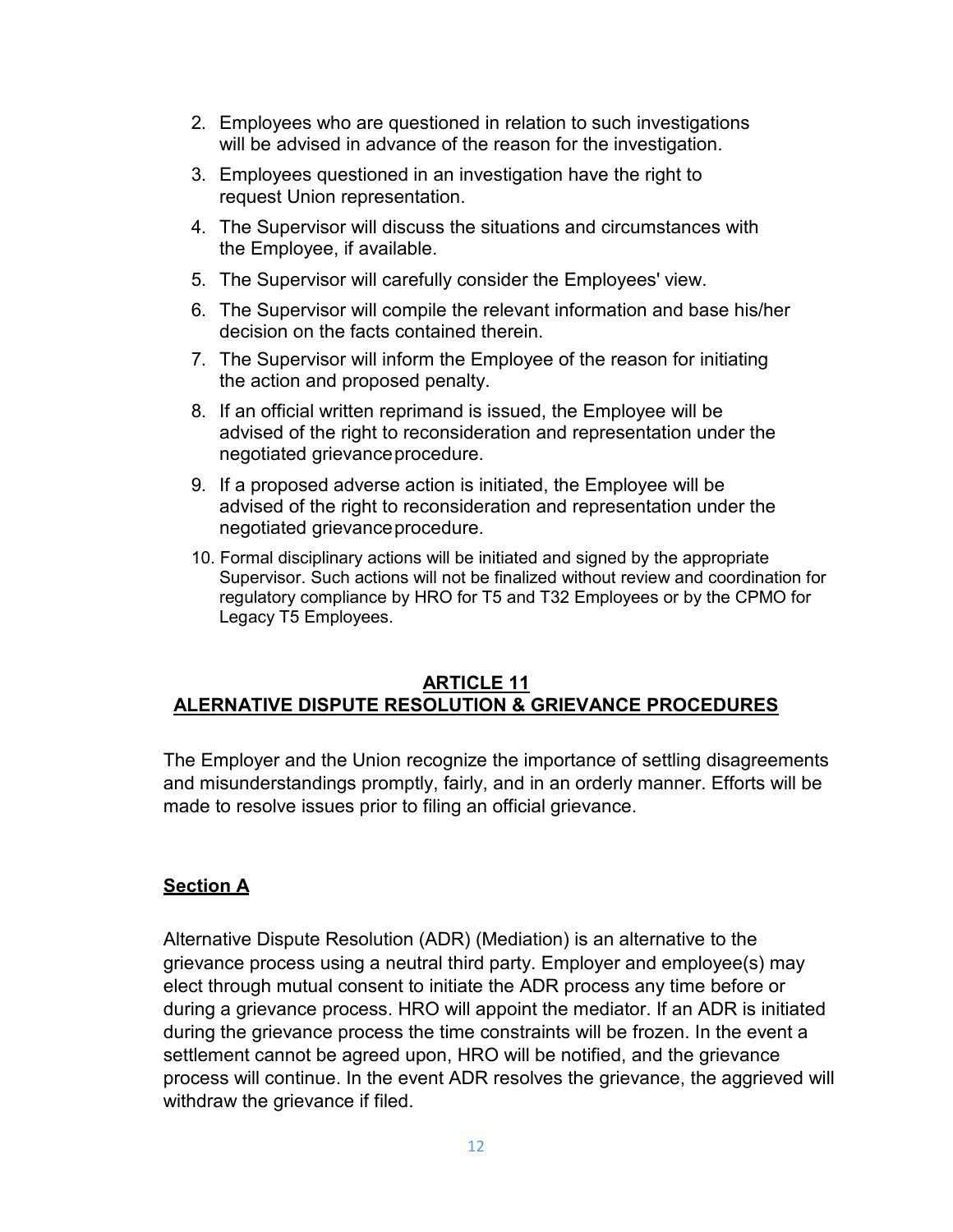## **Section B**

An employee desiring to file a grievance may seek Union representation or may represent him or herself. Only a Union Representative or someone approved by the Union may represent an employee in a grievance procedure. An employee has a right to file a grievance without union representation however, the Union has the right to attend grievance proceedings concerning that grievance.

## **Section C**

The following procedures will be the exclusive procedures available to the Parties and the Employees for resolving grievances.

## **1. Employee Grievance Procedures:**

## **Step One Formal**

1. Any grievance, except as provided for in Section B, will first be taken up orally and in writing with the Supervisor in an attempt to settle the matter. The Employee or Union Representative must advise the Supervisor that a grievance is being initiated. The written grievance will be appropriately identified as such and will contain the following at a minimum:

- a. Name, grade, and work location;
- b. Details of the grievance to include the provisions in the contract or regulation that may have been violated;
- c. Corrective action desired.
- d. A representational form will accompany the grievance if the grievance is on behalf of an employee.

2. The grievance action must be initiated within 45 calendar days of the situation or knowledge of the action that gave rise to the grievance.

3. If the Employee and Supervisor are unable to reasonably discuss the matter, the Employee may discuss it with the next level Supervisor.

4. The Employee may have a Representative present during meetings with the Supervisor concerning a formal grievance.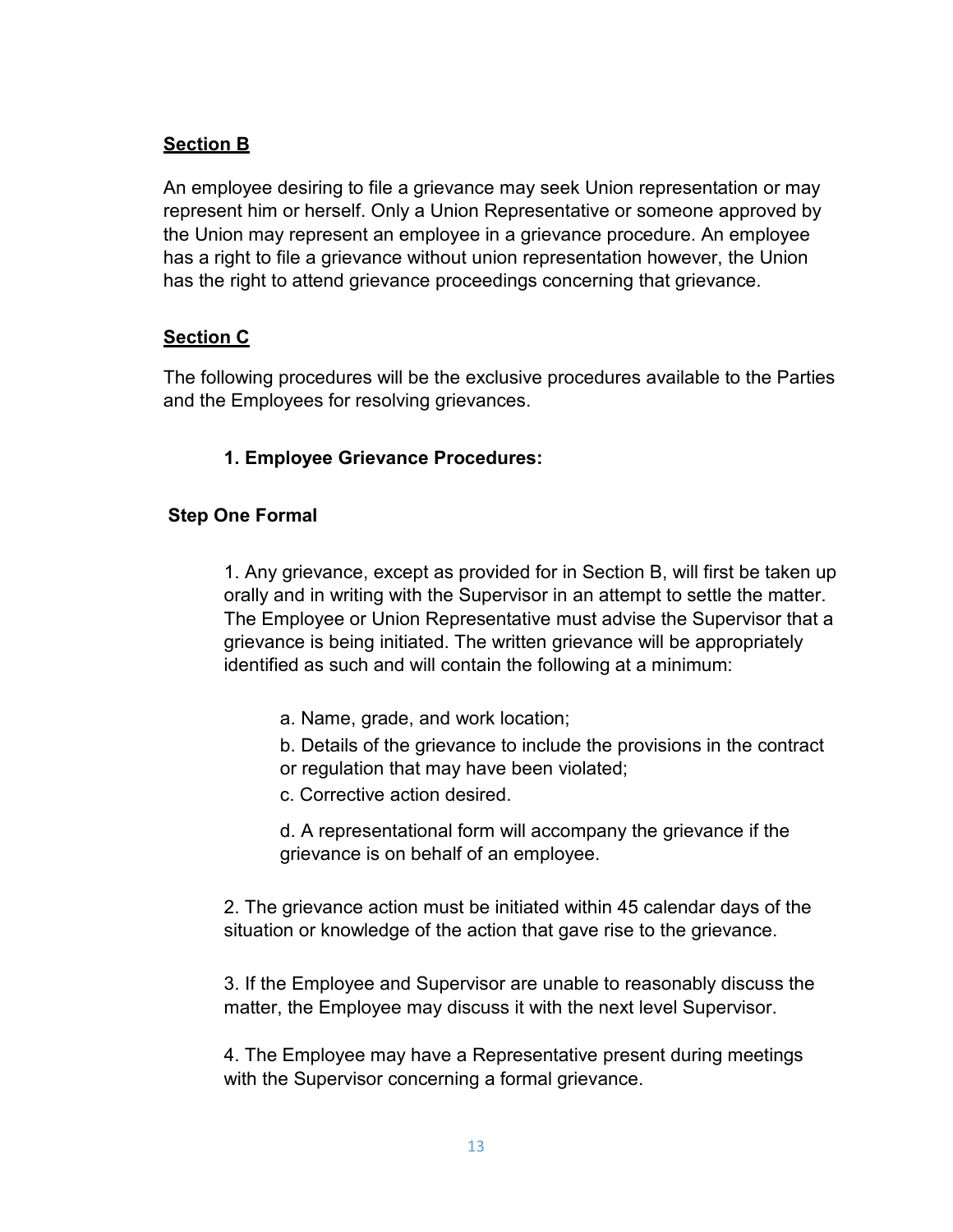5. The Supervisor will make a prompt effort to reach a settlement of the grievance.

6. The Supervisor will notify the Representative when the grievance decision will be presented so that the Union may have a Representative present.

7. If the grievance is not settled within seven calendar days from the time it was received by the Supervisor, or if the Employee is not satisfied with the decision of the Supervisor, he/she may within the next seven calendar days, proceed to Step Two.

#### **Step Two**

1. If the aggrieved Employee is dissatisfied with the decision reached through the procedure in Step One, the Representative or unrepresented Employee will promptly contact HRO/CPMO. The HRO/LRS will select a Management Official, outside the aggrieved Employee's Supervisory chain (opposite service if possible). The HRO will then notify the Union and Supervisor of the name of the selected Management Official. The LRS will send the written grievance to the selected Management Official.

2. The Management Official will review all material submitted. The Management Official will consult with Agency Officials, Supervisors and Employees who may have knowledge and information concerning the grievance as needed. The Management Official will meet with the grievant and Representative in order to provide an opportunity to present information orally. The Management Official will maintain a summary of the oral information provided at the meeting.

3. The Management Official will render a decision in writing to the Employee and send a copy to the Representative within 14 calendar days following receipt of the grievance. The grievance file will be sent to the LRS.

4. The Employee may proceed to Step Three if not satisfied with the decision. The Representative or Employee may forward a letter to TAG through HRO/CPMO, within 14 calendar days of the Employee's receipt of the Management Official's decision, requesting the Agency's decision on the grievance.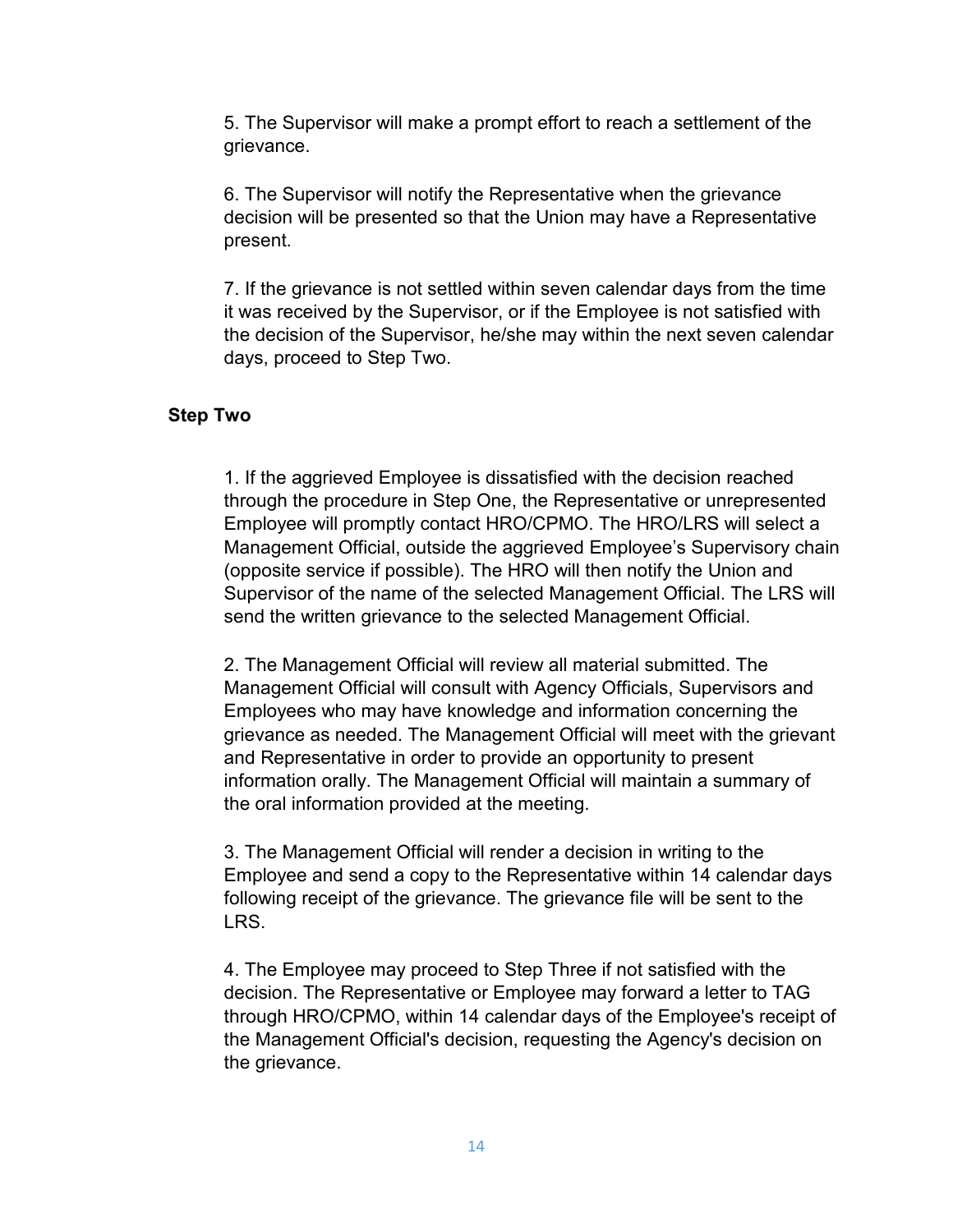## **Step Three**

1. The Representative and/or Employee may request a meeting with TAG. TAG will meet with the Representative or the Employee within 30 calendar days after receiving the request.

2. TAG will render a written decision within 14 calendar days after the meeting.

3. If no meeting was requested, TAG will render a written decision within 14 calendar days.

## **2. Union Grievance Procedure**

a. The Union President or designated representative may submit a written grievance to the Employer, or designated representative within 45 calendar days of the incident or knowledge of the action that gave rise to the grievance.

b. The Union President or designated representative will meet with the Employer, or designated representative, within 30 calendar days after receipt of the grievance letter. A written reply will be furnished within 20 calendar days following the meeting unless the Parties reach a written agreement resolving the grievance.

#### **3. Management Grievance Procedure**

a. TAG or his designated representative may submit a written grievance to the Union President, through the HRO/CPMO. Such grievances must be submitted within 45 calendar days of the incident or knowledge of the action that gave rise to the grievance.

b. The Union President or his designated Representative will meet with the Employer within 30 calendar days after receipt of the grievance letter. A written reply will be furnished within 30 calendar days following the meeting unless the Parties reach a written agreement which resolves the grievance.

## **Section D**

The Parties recognize that extenuating circumstances may occur which preclude meeting established time-frames. When this happens, reasonable extension of time will be mutually agreed upon.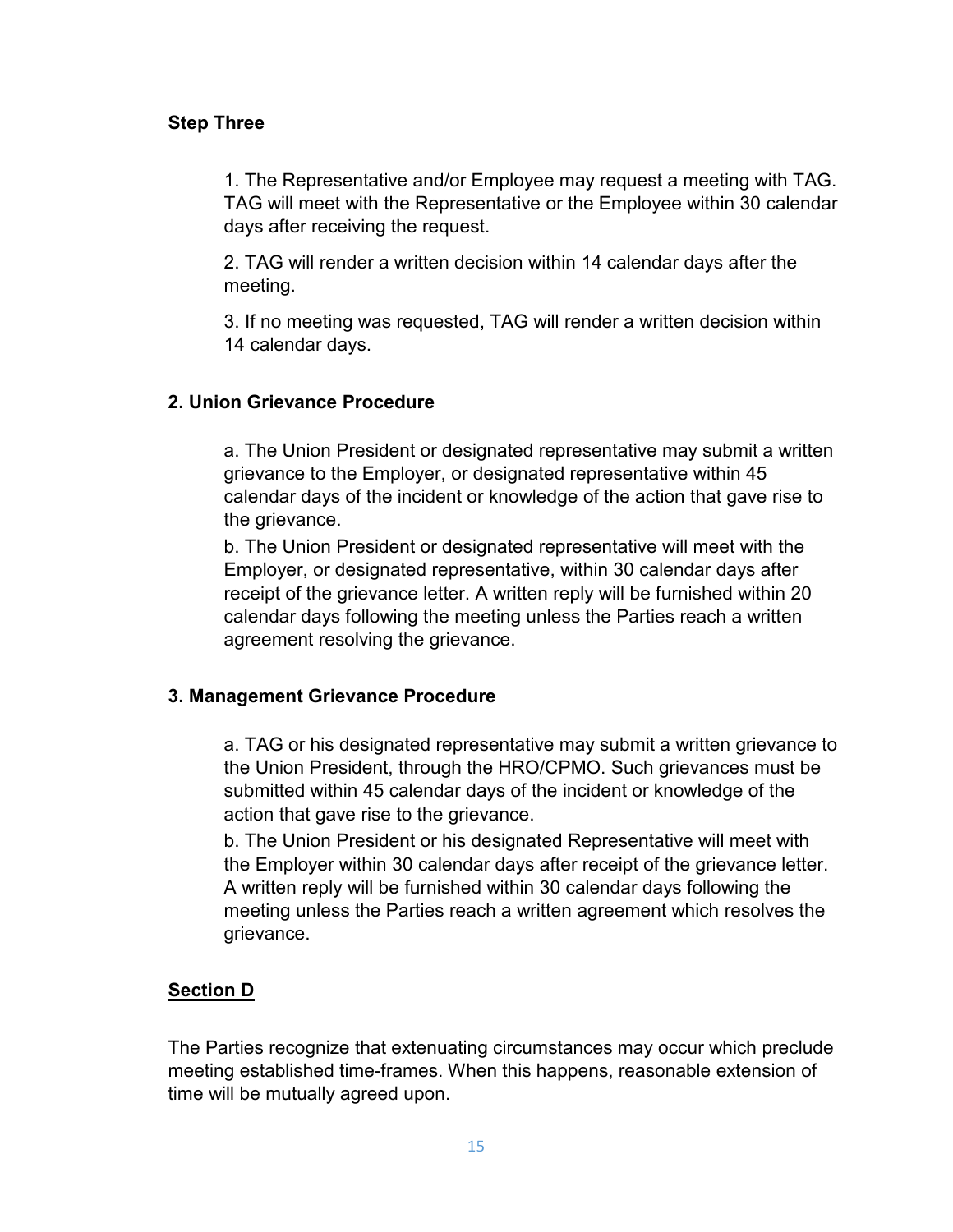## **ARTICLE 12 ARBITRATION**

## **Section A**

Arbitration will be used to settle unresolved grievances arising under the grievance procedure article. Arbitration may be invoked only by the Employer or by the Union. The decision to refer the grievance to arbitration must be submitted to the other Party within 30 calendar days of the date of the final decision on the grievance.

## **Section B**

Within seven calendar days from the date of notice to the other Party for arbitration, the initiating Party will request the Federal Mediation and Conciliation Service to provide a list of five available Arbitrators. The Parties will meet within seven calendar days after receipt of the Arbitrator list by the Parties. If the Parties cannot mutually agree upon one of the listed Arbitrators, a toss of a coin will determine which Party will strike a name from the list first, with each Party alternately striking a name until only one name remains. Notification of that Arbitrator by either or the Parties will be completed within seven calendar days of selection

## **Section C**

The Federal Mediation Conciliation Service will appoint an Arbitrator to hear the case in the event that:

Either Party refuses to participate in the selection of an

Arbitrator or; Upon inaction or undue delay on the part

of either Party.

## **Section D**

If the Parties fail to agree on a joint submission of the issue for arbitration, each may submit separately.

## **Section E**

When there is a question of arbitrability, the Arbitrator will rule on the arbitrability prior to proceeding with the case. The Parties may submit their written position concerning arbitrability of the matter to the Arbitrator with copies to the other Party. Where the Parties mutually agree to arbitration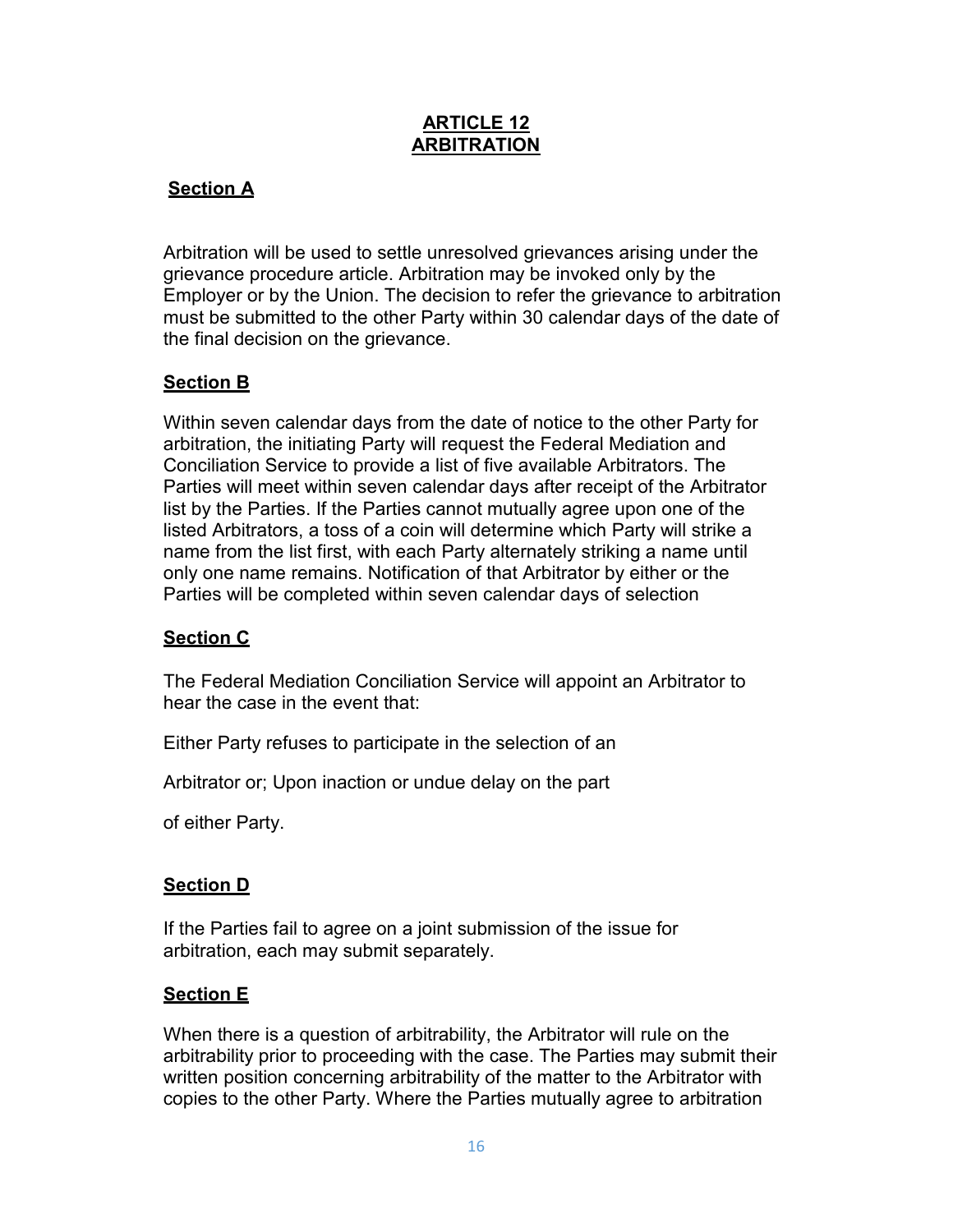without a hearing, a written stipulation of facts will be jointly submitted to the Arbitrator with a request for a decision based on the information presented.

## **Section F**

Arbitration hearings will be held, if possible, on the Employers' premises during the regular day shift hours of the basic workweek. Participants who are Employees of the Agency will be in a duty status.

## **Section G**

The Arbitrator's decision is binding on the Parties and will be implemented as soon as possible, but no later than 30 days after receipt of the decision. Either Party may request from the Arbitrator clarification of the award which becomes part of the decision. Any such request will be served on the other Party.

## **Section H**

The Arbitrator's fee and the expenses of the arbitration will be borne equally by the Parties. If a transcript is necessary, the expense of arbitration will cover one copy for each Party.

#### **ARTICLE 13 POSITION DESCRIPTIONS, PERFORMANCE STANDARDS & APPRAISALS**

#### **Section A**

Individual Position Descriptions (PD) shall be in writing and delineate duties currently assigned to the position. A dated copy of the position description shall be given to the Employee upon assuming the position and at such time as the PD is amended. Each Supervisor's work folder will contain the most recent PD applicable to the position.

The PD is the source document used jointly by the Supervisor and Employee when developing Performance Standards. The Supervisor and Employee will review, sign and initial both documents annually to ensure they accurately reflect the Employees currently assigned duties. If inaccuracies are found, the Parties can use established procedures to correct the deficiencies.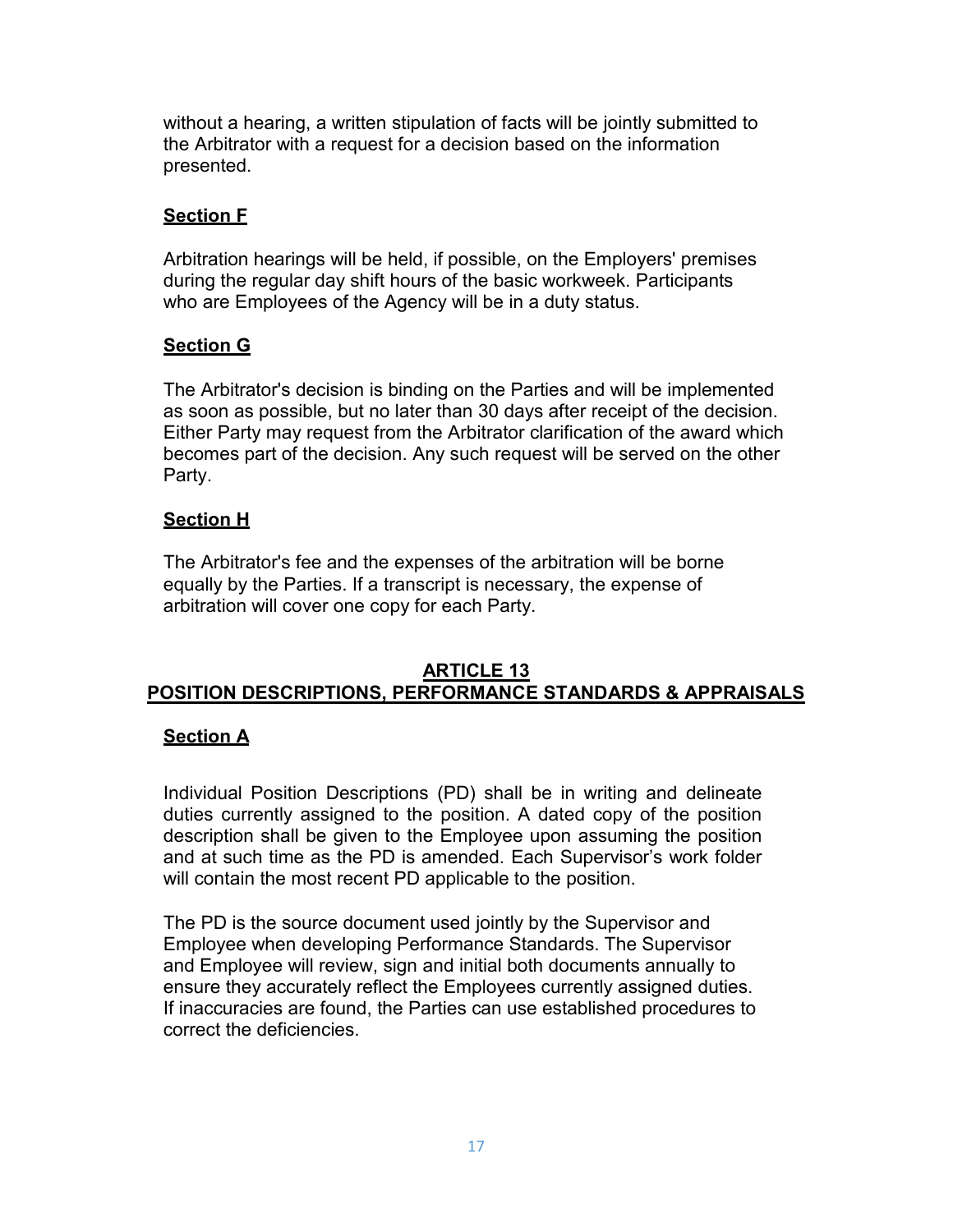## **Section B**

Supervisors will make efforts to minimize assignment of regular and recurring duties outside of the Performance Standards.

#### **Section C**

Evaluating performance is a continuous and ongoing dialogue between the Employee and Supervisor, not limited solely to Annual Appraisals and Mid-term Reviews.

Employee performance is observed and compared to the previously established performance standard.

#### **Section D**

Contact HRO for the most current regulations covering Performance Appraisal Program Process and Procedures.

## **ARTICLE 14 DETAILS**

A detail is the temporary assignment of an Employee to a different position for a specified period, with Employees returning to regular duties at the end of the detail.

- 1. When a detail involves assignment to a position of a higher pay grade for one pay period or longer, the Employee will be temporarily promoted.
- 2. Details for over 120 days that are made to a higher grade position or to a position with known promotion potential must be made under competitive promotion procedures.

## **ARTICLE 15 MERIT PLACEMENT PLAN**

#### **Section A**

ORNG Civilian Employee Regulation (CER) 335 is recognized by the Parties as the official Merit Placement Plan (MPP) for the ORNG. The applicable Air Force Manual (AFMAN 36-203 Chapter 2) is the official Merit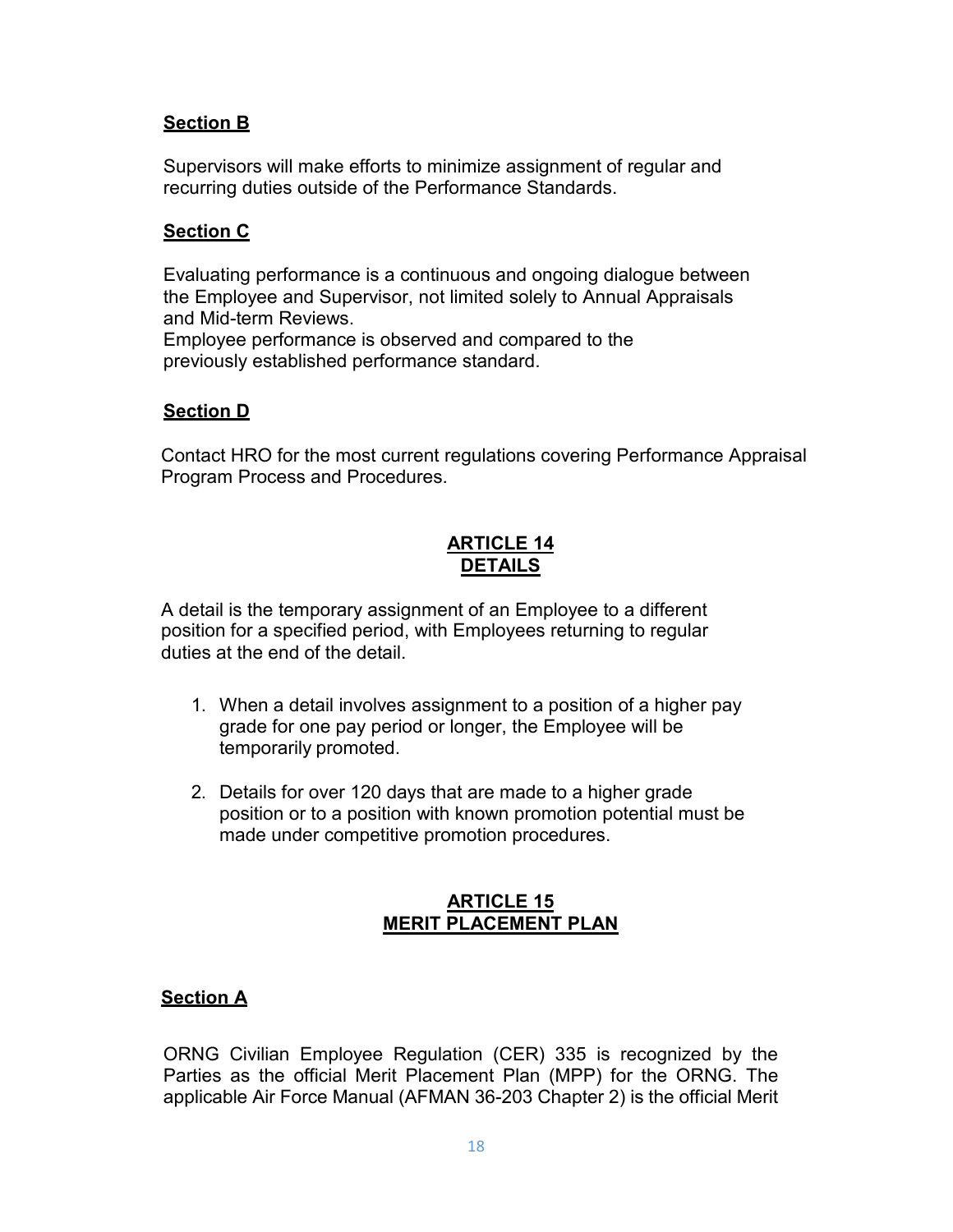Promotion Plan for Legacy T5 Employees. Negotiable changes to the MPP will be negotiated using the LMPC.

## **ARTICLE 16 REORGANIZATION, REALIGNEMENT & REDUCTION-IN-FORCE**

## **Section A**

The Employer will use ORNG TPR 351, Reorganization, Realignment, and Reduction in Force (RIF) to adjust the workforce based on force structure reorganizations and realignments.

## **Section B**

The Employer will notify the Union concerning force structure changes affecting Employees as soon as reliable information is received. The Employer will notify the Union prior to implementing any of the processes described in ORNG TPR 351 when these processes will affect Employees.

Specific RIF procedures for Legacy T5 Employees will be applied in accordance with DoDI 1400.25.

## **Section C**

The Employer will notify the Union prior to issuing the specific notice of a RIF to Employees. The information furnished will include, at a minimum, the reasons for the RIF, the number and types of positions affected and the approximate date the actions will take place.

The Employer will notify the Union in advance of any RIF meetings with an Employee or group of Employees will be allowed to have a Union Representative present.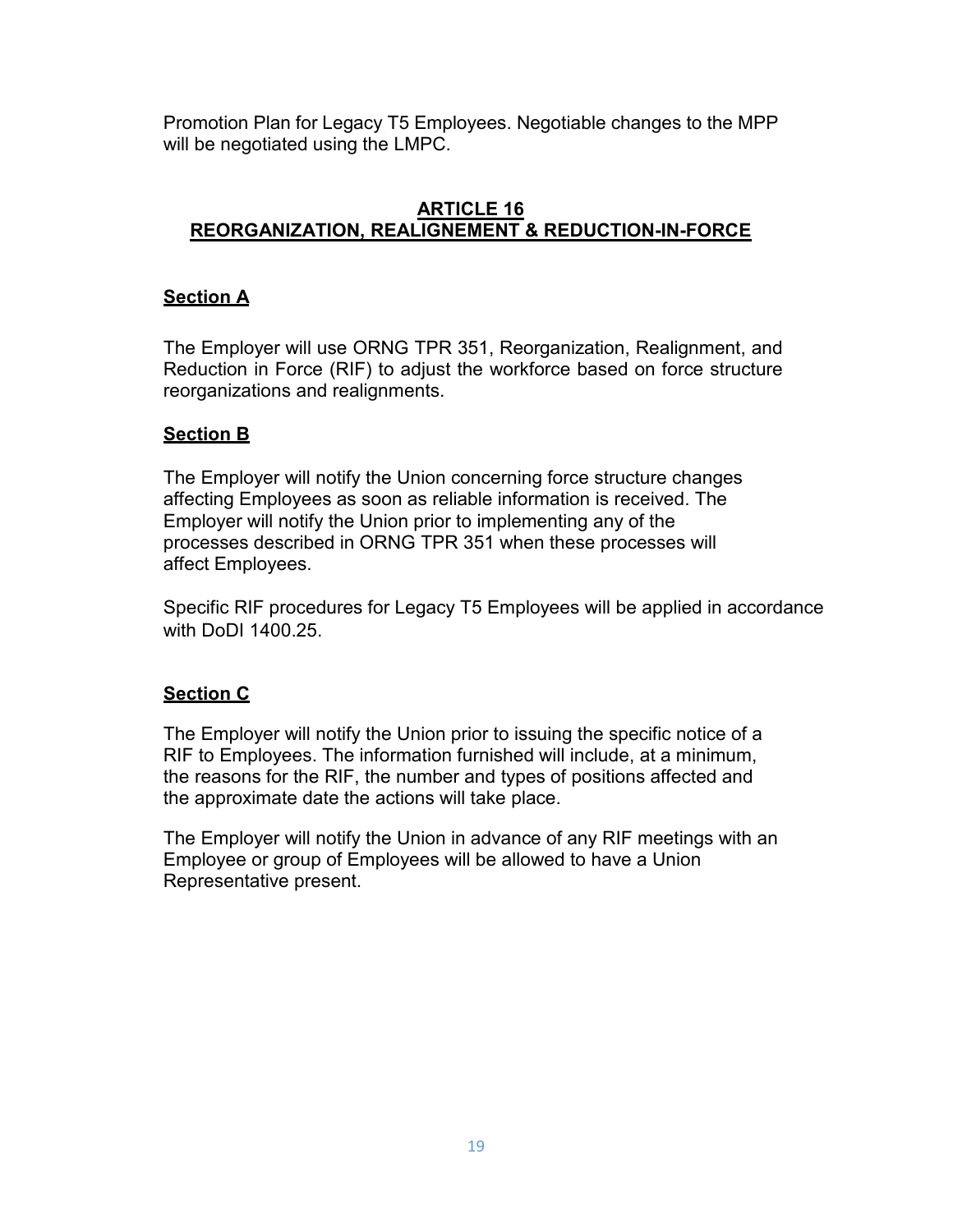## **ARTICLE 17 TRAINING**

## **Section A**

The Parties agree that continuing Employee development and training is important to the efficient accomplishment of the Agency mission. It is further understood that the Employer will plan, program, and budget for training requirements.

## **Section B**

The Union will support programs that enhance mission capability through formal or informal Employee training. Where options are provided for Employees to attend training programs in T5/T32 Civilian or Military status, the Employee will be consulted as to their preference.

#### **ARTICLE 18 WAGE SURVEY**

The Employer will notify the Union of impending annual full scale and wage change surveys as soon as possible after notification by the Local Wage Survey Committee. Union participation in wage surveys will be fully supported by the Employer.

## **ARTICLE 19 LEAVE**

#### **Section A**

1. Only Supervisors and the Employer have the authority to review and approve leave requests. In the absence of the Supervisor or the Employer, a designated Representative may grant short notice leave requests. Reasonable effort will be made to satisfy Employee desires with respect to approval of annual leave and

Compensatory Time Off requests. If denied, actions to reschedule will be initiated by the Supervisor.

2. When a conflict between Employees desiring the same time off and a voluntary agreement cannot be reached between the Employees, preference will begiven to the first request.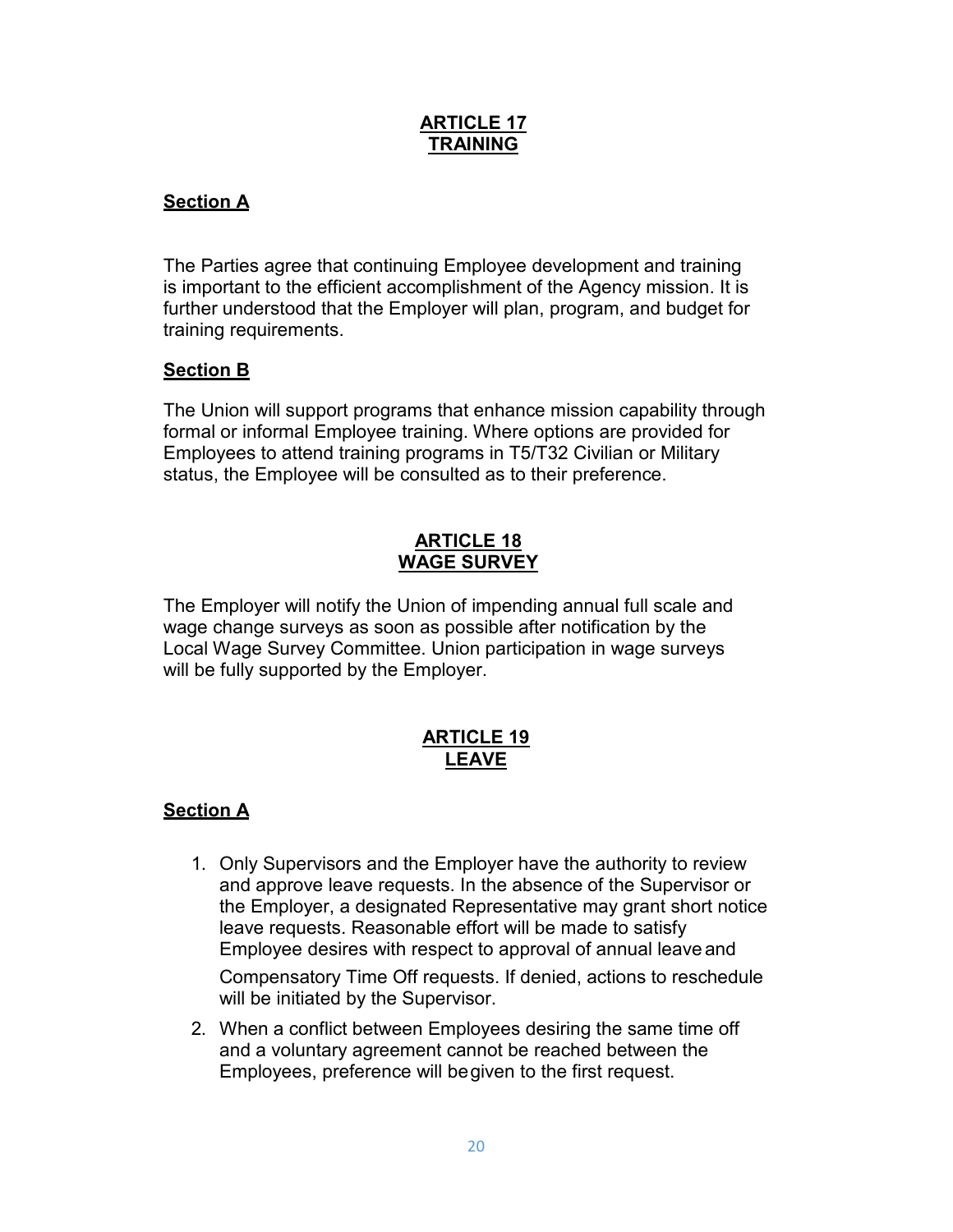## **Section B**

- 1. The Employee will take the accrued Compensatory Time Off within twenty six pay periods after the overtime is worked, or the Employee will forfeit the accrued compensatory time off. It's advisable to use Compensatory Time Off prior to annual leave. Lost or forfeited Compensatory Time Off cannot be reinstated except for LWOP-US and extended OWCP, reference 38 USC 4303 and 5 USC Chapter 81.
- 2. Compensatory Time Off for Title 5 Employees will be administered in accordance with the applicable section of 5 [CFR.](http://www.gpo.gov/fdsys/pkg/CFR-2010-title5-vol1/xml/CFR-2010-title5-vol1.xml)

## **Section C**

- 1. The Employer agrees that in the absence of compelling reasons to thecontrary, and when the Employee coordinates his/her request 60 days in advance, special vacations beyond the normal two week period may be granted.
- 2. Annual leave and sick leave may be used in quarter hour increments.
- 3. Compensatory Time may be earned and used in quarter hour increments.
- 4. Military leave may only be used in hour increments.

#### **Section D**

- 1. The Parties agree that sick leave will be granted to an Employee for medical, dental, or optical examination or treatment when incapacitated for the performance of work by sickness, injury, pregnancy or to give care and attendance to a member of the immediate family.
- 2. The Parties also recognize the expanded use of sick leave as provided for in 5 CFR 630.401.
- 3. Medical Certificate
	- a. Supervisors suspecting abuse of sick leave may require a medical certificate. Prior to issuing a letter of requirement contact LRS.
	- b. A letter of requirement for medical certification will remain in effect as follows:
		- 1. First time issue not to exceed 120 days.
		- 2. Additional issues of letters of requirement will remain in force for not more than one year.
		- 3. Letters of requirement may be withdrawn at any time by the immediate Supervisor.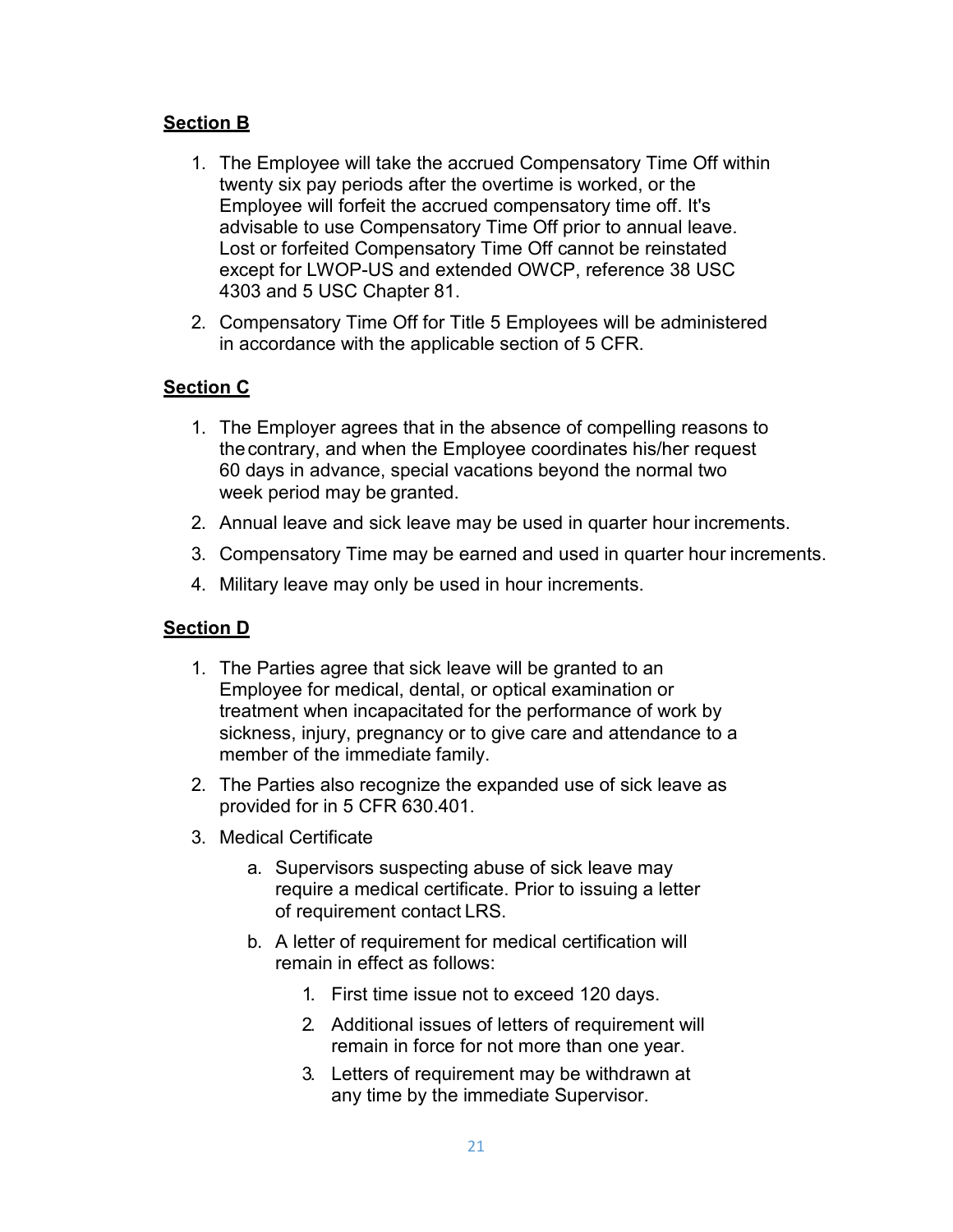c. This section will be administered in accordance with the applicable provisions of the CFR including [5 CFR 630.405](http://www.gpo.gov/fdsys/pkg/CFR-2010-title5-vol1/xml/CFR-2010-title5-vol1-part630.xml) as amended. Additional Medical Certificate requirements for Title 5 Employees will be in accordance with [5 CFR](http://www.gpo.gov/fdsys/pkg/CFR-2010-title5-vol1/xml/CFR-2010-title5-vol1-part630.xml)  [630.405](http://www.gpo.gov/fdsys/pkg/CFR-2010-title5-vol1/xml/CFR-2010-title5-vol1-part630.xml) as well.

## **Section E**

Advanced sick leave not to exceed 30 days may be authorized by the Employer in accordance with the following:

- 1. Total employment record and past record of sick leave usage justify such action.
- 2. Absence from duty is because of serious disability or ailment.
- 3. The application of leave is supported by a physician's statement containing certification of the need for sick leave.
- 4. Annual leave that would otherwise be forfeited is used prior to advancing sick leave.
- 5. All available accumulated sick leave will be exhausted before advancement.
- 6. There is a reasonable assurance that the Employee will return to duty to earn and repay advance credits.
- 7. Under OWCP, in those services or occupations where light duty assignments exist, the Employer will make diligent efforts to provide details to light duty for their Employees who are medically certified as capable of performing only light duty.

## **Section F**

Employees notified of jury duty are responsible for advising their immediate Supervisor. Employees on second or third shift will be assigned to day shift, retaining shift differential, for the duration of the jury duty. Leave Without Pay (LWOP) will be administered in accordance with 5 CFR 630.

#### **Section G**

LWOP may be granted for an Employee to serve as a full-time American Federation of Government Employees officer or Employee for up to one year. The Employer agrees that in the absence of compelling reason(s) for a denial, a one year extension may be granted. When an Employee is on leave without pay for this purpose under the provisions of this Agreement, he or she will be entitled to return to a job of like classification, status and pay, in accordance with appropriate regulations.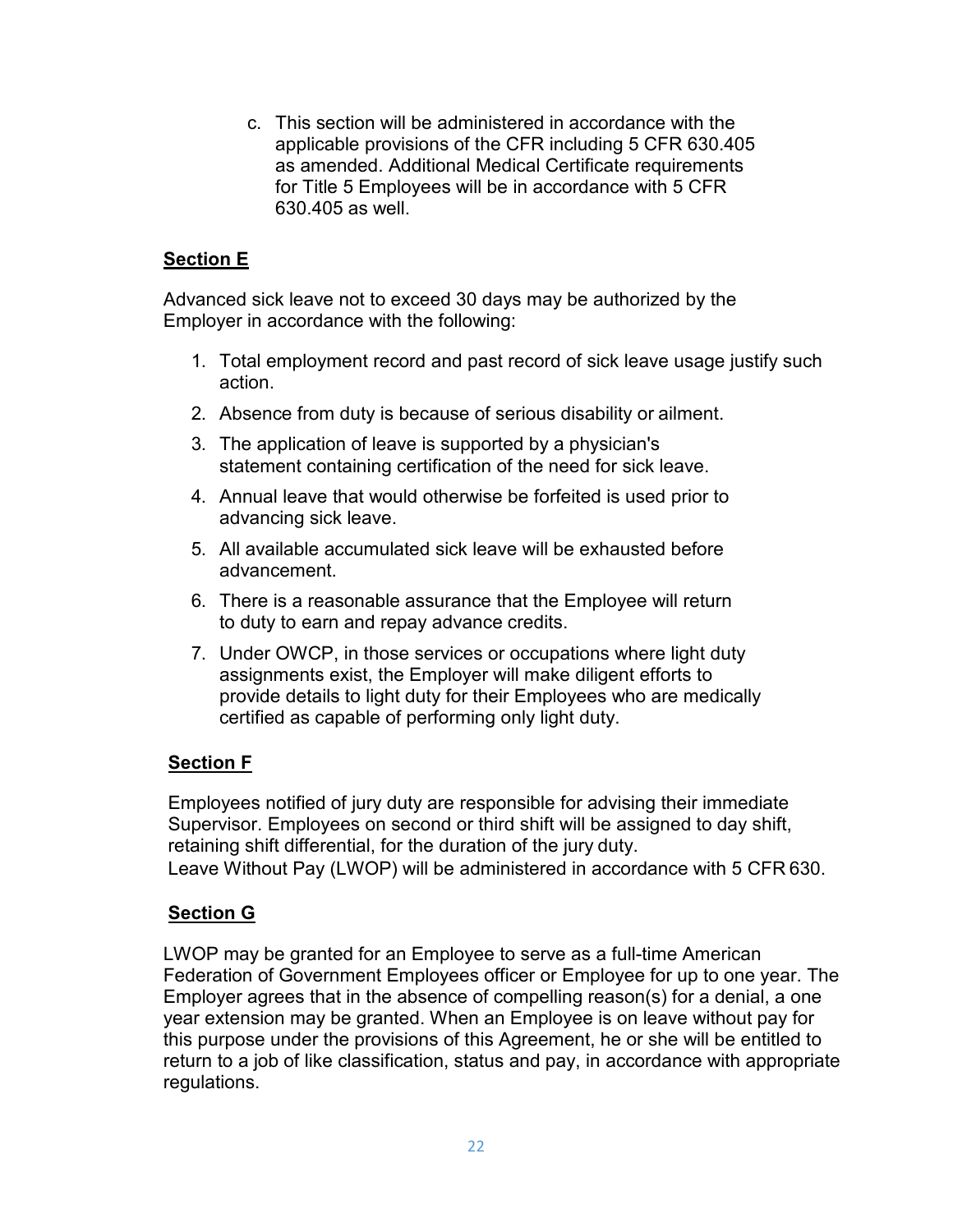## **Section H**

- 1. Employees that are selected or appointed representatives of the Union to attend Union sponsored training conferences, seminars, and workshops that are of mutual concern to the Government and Employees in their capacity as Union Representatives will be granted on a case by case basis.
- 2. Requests for administrative leave under the provisions of this section willbe submitted to LRS.

## **Section I**

1. Employees will be allowed to conduct Physical Fitness training during scheduled duty hours IAW CER/TPR 339. Physical Fitness training will be coded Regular duty, RF or RG in ATAAPS.

## **ARTICLE 20 HOURS OF WORK**

## **Section A**

The Employer authorizes two work schedules:

- 1. The 5-8 basic work schedule of 40 hours per week is comprised of five eight- hour days per week.
- 2. The approved alternate work schedule is a fixed, compressed 5-4/9 bi-weekly 80 hour pay period consisting of eight nine-hour days, one eight-hour day and one normal day off (NDO).
- 3. Fair Labor Standards Act (FLSA) covered employees (eg. Non-Supervisory, Title 5 Employees) refer to 29 USC, sections 201 to 219.
- 4. Requests for deviations from the approved work schedules require an exception to policy (ETP) approval. The request for an ETP will be submitted through the supervisor chain, to the appropriate authority. The Employer will act upon these requests as soon as possible, and may not require employees to participate in a work schedule granted by the ETP.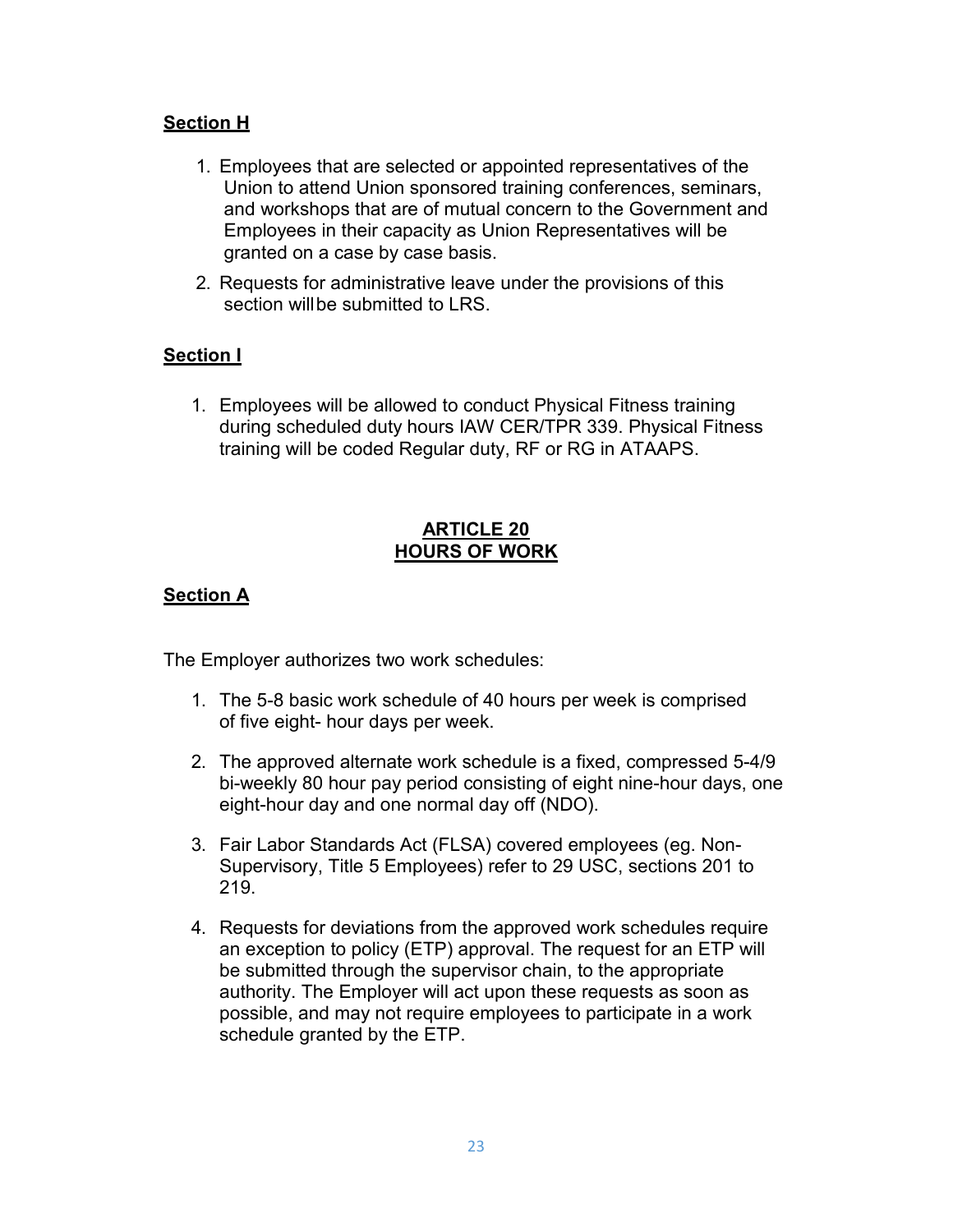## **Section B**

"Stand by" and "On Call" duty will be administered in accordance with the applicable provisions of the CFR, including [5 CFR 551.431,](http://www.gpo.gov/fdsys/pkg/CFR-2010-title5-vol1/xml/CFR-2010-title5-vol1-part551.xml) and the provisions of [32 USC 709\(h\).](http://uscode.house.gov/download/pls/32C7.txt) Time spent on Standby duty or in an On Call status is further defined by the following language:

- 1. Employer and Union agree that an employee's activities are, "substantially limited" by determining the employee's directed response time to be fit and present for duty. See 5 CFR 551.431(a)(1).
- 2. An Employee is in Standby Duty status when the statutory requirements are met and the directed response time is less than two hours. All Standby Duty performed by an Employee will be compensated in accordance with applicable financial guidelines and the negotiated agreement.
- 3. An Employee is in On-Call status when the statutory requirements are met and the directed response time is two hours or more. On-Call status is not compensated. Actual duty performed as a result of responding from On-Call status will be compensated in accordance with applicable financial guidelines and the negotiated agreement.

## **Section C**

Employees working in activities requiring seven-day-a-week operations will have their tours of duty arranged to allow the Employee two consecutive days off. Except where costs would be substantially increased or the Employer would be negatively impacted in carrying out its mission. The requirement for two consecutive days off may be waived at the request of the Employee. Such requests will receive fair and equitable consideration by the Employer.

## **Section D**

The Employer will provide a reasonable amount of time to allow Employees for the storage, cleanup and protection of tools and equipment and work area prior to the end of the work day. Employees engaged in abnormally dirty work or who are handling toxic materials may be given additional time to clean up prior to their lunch period.

## **Section E**

Each shift will be allowed two paid 15 minute rest periods near the midpoint of each four hour period and the lunch period will be near the mid-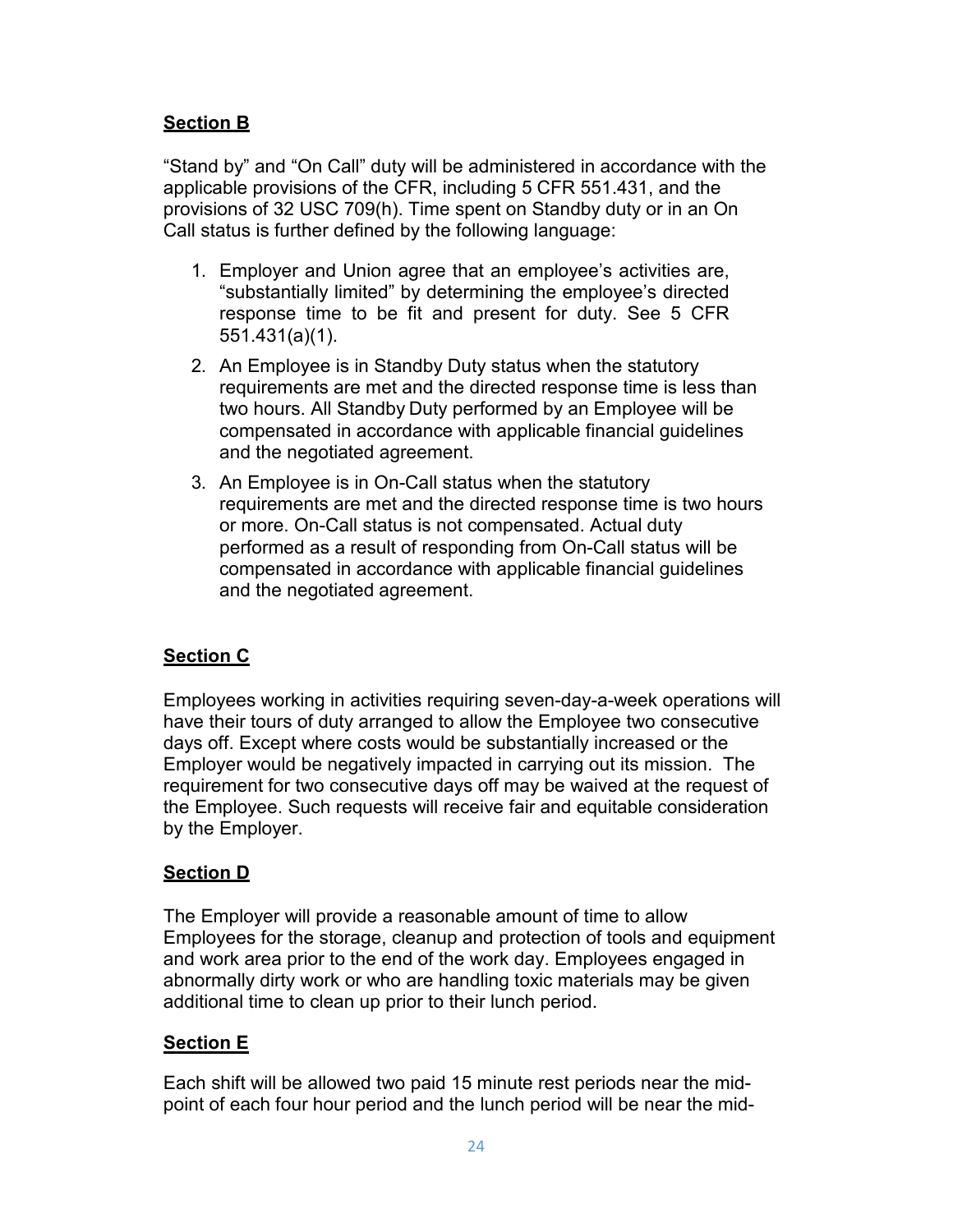point of the work shift unless mutually agreed upon between the Employer and the Union.

## **Section F**

- 1. Employee lunch periods are entirely free of duty, and not considered duty time, unless a "working lunch" is utilized.
- 2. When a working lunch is utilized due to mission needs, a period of 20 minutes or less will be counted as time worked. When a working lunch is in effect Employees must spend the time in close proximity to their work stations and must be available for work. When a working lunch is utilized, the Employee will end their shift early or be compensated for the additional work.

## **Section G**

Employees and Supervisors will make every effort to schedule the Employees' travel within their Compensable time in accordance with applicable travel regulations and directives.

## **ARTICLE 21 ASSIGNMENT OF WORK**

## **Section A**

An Employee's tour of duty consists of the days and hours of work scheduled in advance. Tours of duty are regular and recurring, and will remain stable to the extent practicable. Assigned tours of duty will be scheduled for a minimum of one pay period in length. Assignments of work are to meet operational and mission needs and not meant to circumvent the disciplinary process outlined in Article 10 Counseling, Warnings & Disciplinary Actions.

## **Section B**

An Employee will be initially assigned a tour of duty. Initial assignments are not permanent assignments unless advertised and competed utilizing MPP.

## **Section C**

When assigning initial and potentially subsequent tours of duty, the immediate Supervisor will consider the requests of Employees using such factors as operational needs, seniority, occupational series,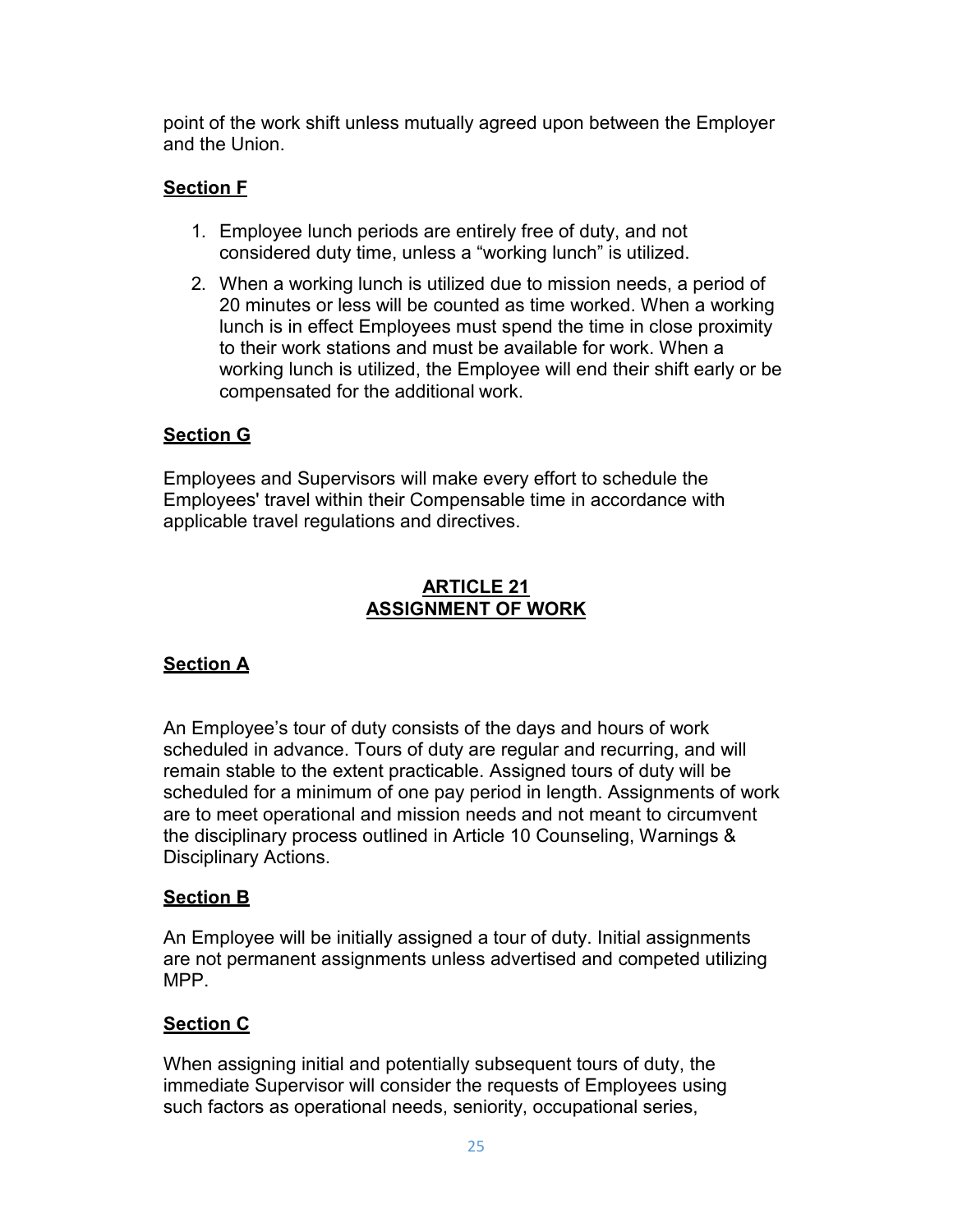section assignments, skills or abilities, family needs, and professional development or education.

## **Section D**

When Management Officials determine that a change to tours of duty affecting a work center/facility or larger organization is required (such as multiple shift, rotating shift, start and stop times, etc.), Management will notify Labor of the impending change no later than two pay periods prior to the first day of work affected by the change. Labor will subsequently notify Management within seven calendar days if they want to impact and implementation (I&I) bargain. If so, the Union President, or designee, and the Management Official proposing the change will determine the method/process of I&I bargaining.

When a change to tour of duty that affects less than an entire work center is determined necessary by Supervision, affected Employees will receive as much advance notice as possible, but not less than two pay periods before the first day of work affected by the change.

The two pay period notice will not be required when Management Officials determine that the organization would be negatively impacted in carrying out its function or that costs would be substantially increased by the notice.

## **Section E**

When work outside the regular tour of duty is required it will be the practice of the Employer to rotate work assignments among qualified Employees affected to provide equality in distribution of work.

## **Section F**

Employees affected by any change under this Article will be notified in writing on changes to the work schedule, tours of duty, or hours of work.

## **Section G**

If there is a conflict between the employee and the proposed schedule change the employee may ask for reconsideration. The employee will submit to the reviewing Supervisor in writing the reasons for reconsideration and the immediate Supervisor will also submit in writing the reasons for the change to a reviewing Supervisor. The reviewing Supervisor will consider the request for reconsideration using the information provided by the employee and the immediate Supervisor.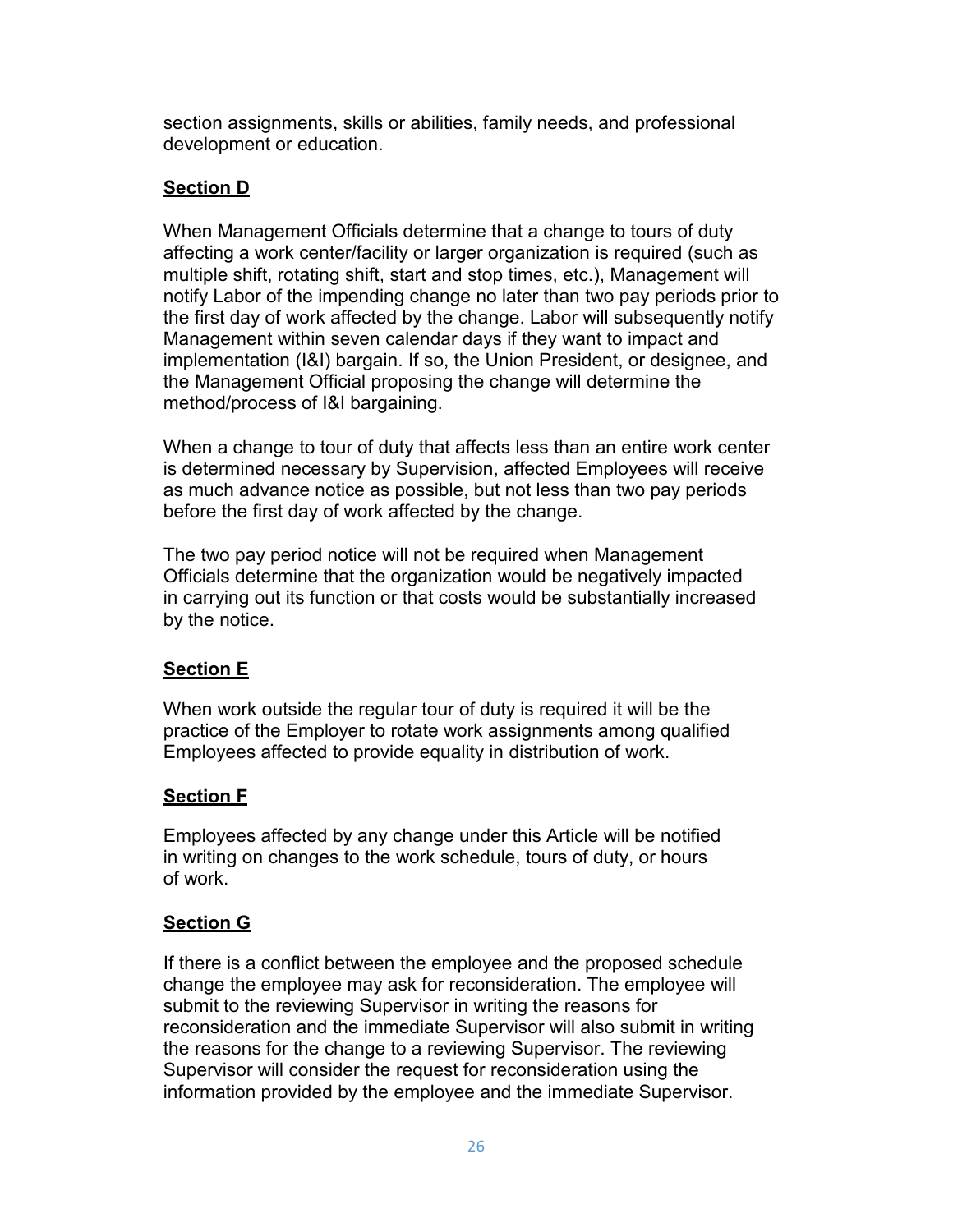Additionally, the reviewing Supervisor may consider such factors as found in Section C. The reviewing Supervisor will render a decision in writing to the employee and the immediate Supervisor.

## **Section H**

When a vacancy occurs on a shift after the initial assignment, employees from other shifts who volunteer will be considered using such factors as identified in Section C.

## **Section I**

Employees may exchange shifts if both employees agree to the exchange, Supervisor(s) approve, and no other request has been made. If other requests have been made or more than one employee is interested in the shift exchange, supervision will consider using such factors as those in Section C to determine which employeeswill exchange shifts.

## **ARTICLE 22 OVERTIME & CALL BACK**

## **Section A**

Overtime is duties assigned and performed in addition to normally scheduled workday or workweek.

## **Section B**

Overtime is not compensated by direct pay for T32 employees. Overtime is compensated by granting Compensatory Time Off after the overtime is performed. Overtime pay or Compensatory Time Off for Title 5 Employees will be administered in accordance with the applicable section of [5 CFR.](http://www.gpo.gov/fdsys/pkg/CFR-2010-title5-vol1/xml/CFR-2010-title5-vol1.xml)

## **Section C**

Callback is:

- 1. When an Employee is required to return to the duty station to perform work outside the workday or workweek. Upon arrival at the duty station, theEmployee will be credited with a minimum of two hours Compensatory Time, even in the event their services may not be necessary.
- 2. When an Employee is required to perform work remotely, the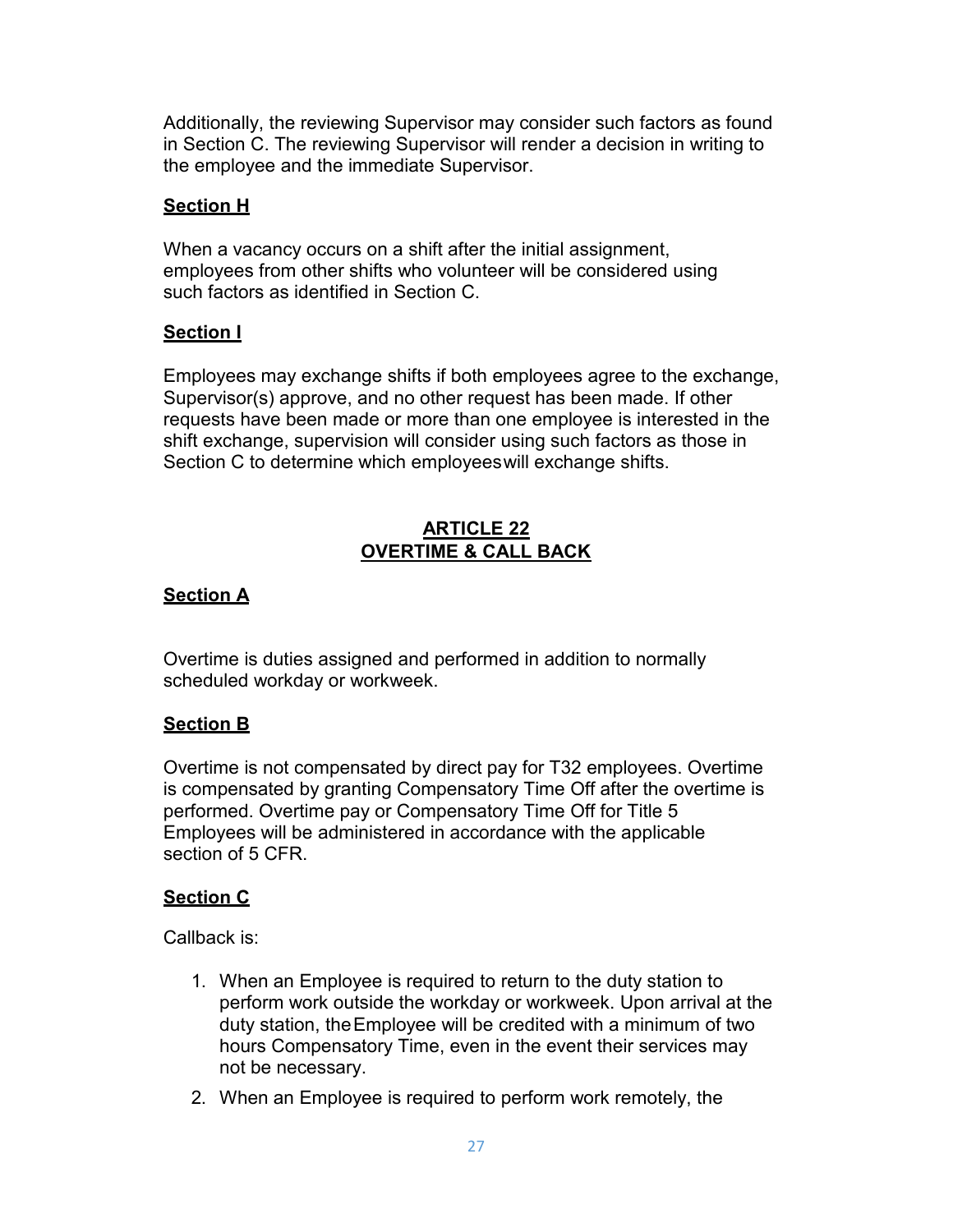Employee will be compensated for time spent, rounded up to quarter hour increments. Callback will be kept to a minimum.

## **ARTICLE 23 HOLIDAYS**

## **Section A**

Employees are entitled to all designated Federal holidays or the day designated as an in-lieu-of holiday if an alternate work schedule is being worked. Holiday pay for Technicians is twice the regular rate of pay, for up to eight hours, and will be administered in accordance with CNGBI 1400.25, vol 630. Holiday pay for Title 5 Employees will be administered in accordance with the applicable section of 5 USC 5546. Every effort will be made to ensure that Employees are free to observe holidays and work will be scheduled in order that Employees will not be required to work on holidays unless it is essential for the accomplishment of the mission.

#### **ARTICLE 24 TRAVEL & ADEQUATE QUARTERS**

#### **Section A**

The desire of the Employer is that Employees be housed in adequate quarters while on temporary duty (TDY). The LMPC may develop usage agreements for use of quarters if it is determined that there are no adequate quarters available within the State of Oregon.

Federal Employees will not be required to use quarters at Camp Rilea or Kingsley Field.

The adequacy of government quarters in state operated facilities under the jurisdiction of The Adjutant General of Oregon will be determined by using the "Common Standards of Adequacy" listed in applicable, Air Force (AFI 34-246), and Army (AR 420-1) Directives.

#### **Section B**

The Employer will notify Employees of requirement to travel as soon as possible, to allow Employees to make travel arrangements during normal working hours.

Employees will not be required to travel without valid orders, oral or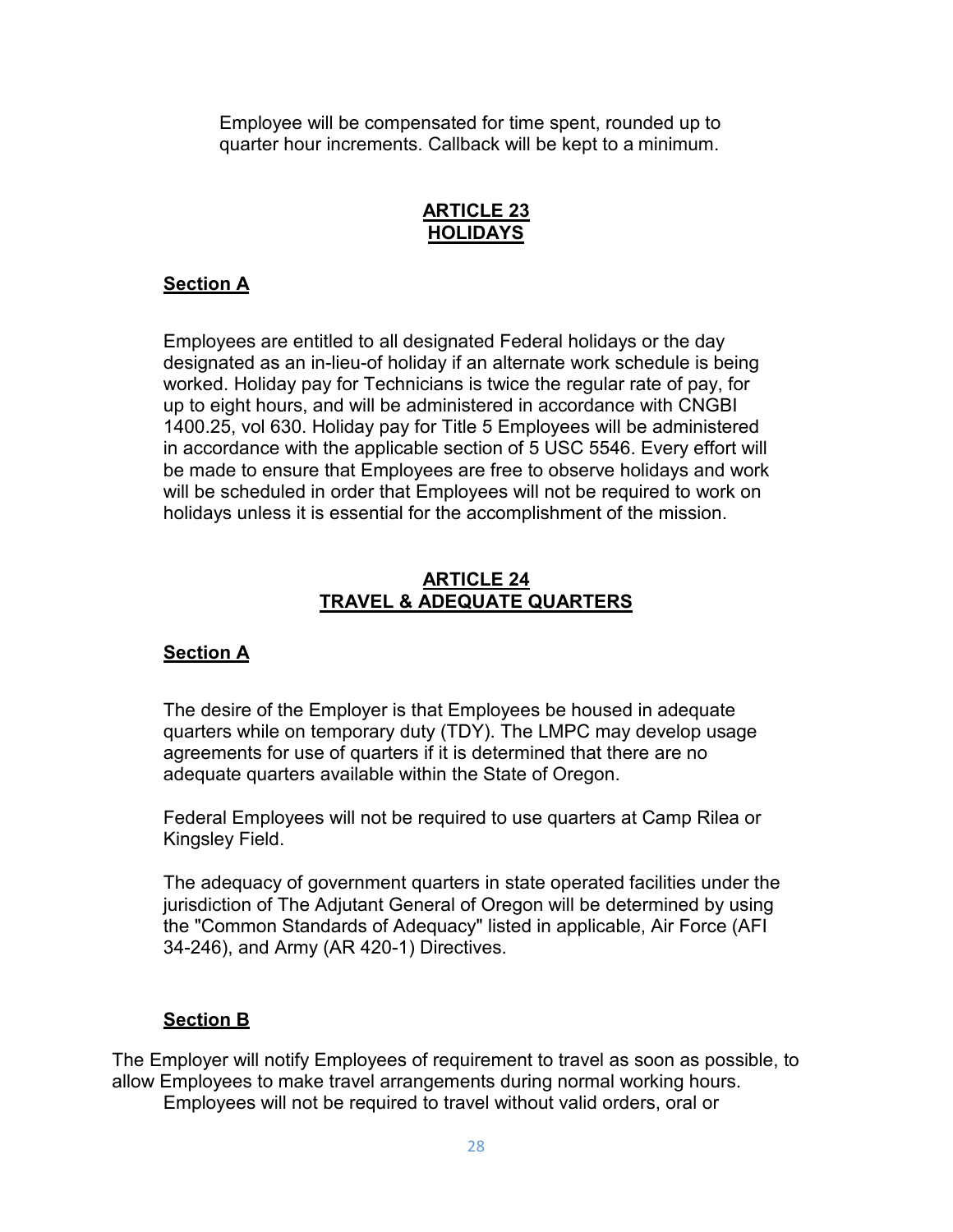written. Where options are provided for Employees to travel in either Civilian or Military status, the Employee will be consulted as to their preference. When possible, the Employee's preference will be honored.

## **ARTICLE 25 HEALTH & SAFETY**

## **Section A**

The Employer and the Union will cooperate in the continuing effort to eliminate accidents and health hazards. Each Employee will comply with safety rules of the Employer and perform work in a safe manner at all times. The Employer agrees to provide a safe and healthful work place for all Employees and will comply with applicable Federal, State and local laws, and regulations relating to health and safety. All Employees are responsible for prompt reporting of observed unsafe conditions.

## **Section B**

- 1. In accordance with good work practices and applicable Occupational Safety and Health Codes (OSHA), management is responsible for providing equipment or apparel required for safe employment. This equipment or apparel shall be furnished, used and maintained in a sanitary and reliable condition, and will fit properly. Employees will not be required to work without the required Personal Protective Equipment (PPE).
- 2. Coveralls and cold weather PPE will be provided as outer garments ensuring protective covering to personnel when working with contaminants such as but not limited to grease, fuels, and oils. They are intended to protect the individual from unusually dirty and grimy conditions.
- 3. The Employer will provide maintenance and cleaning of the coverall.
- 4. Because coveralls' only intended use is for the safety of the Employee as stated in paragraph 2 above, coveralls will not be worn outside the work area except as authorized by the Supervisory chain. The Parties agree that practices will be consistent within a work area.

#### **Section C**

The Employer will insure that Employees have been properly oriented on the use of new equipment or machinery and will ensure that such equipment or machinery has been properly inspected for safety before initial use. Employees other than qualified maintenance personnel will not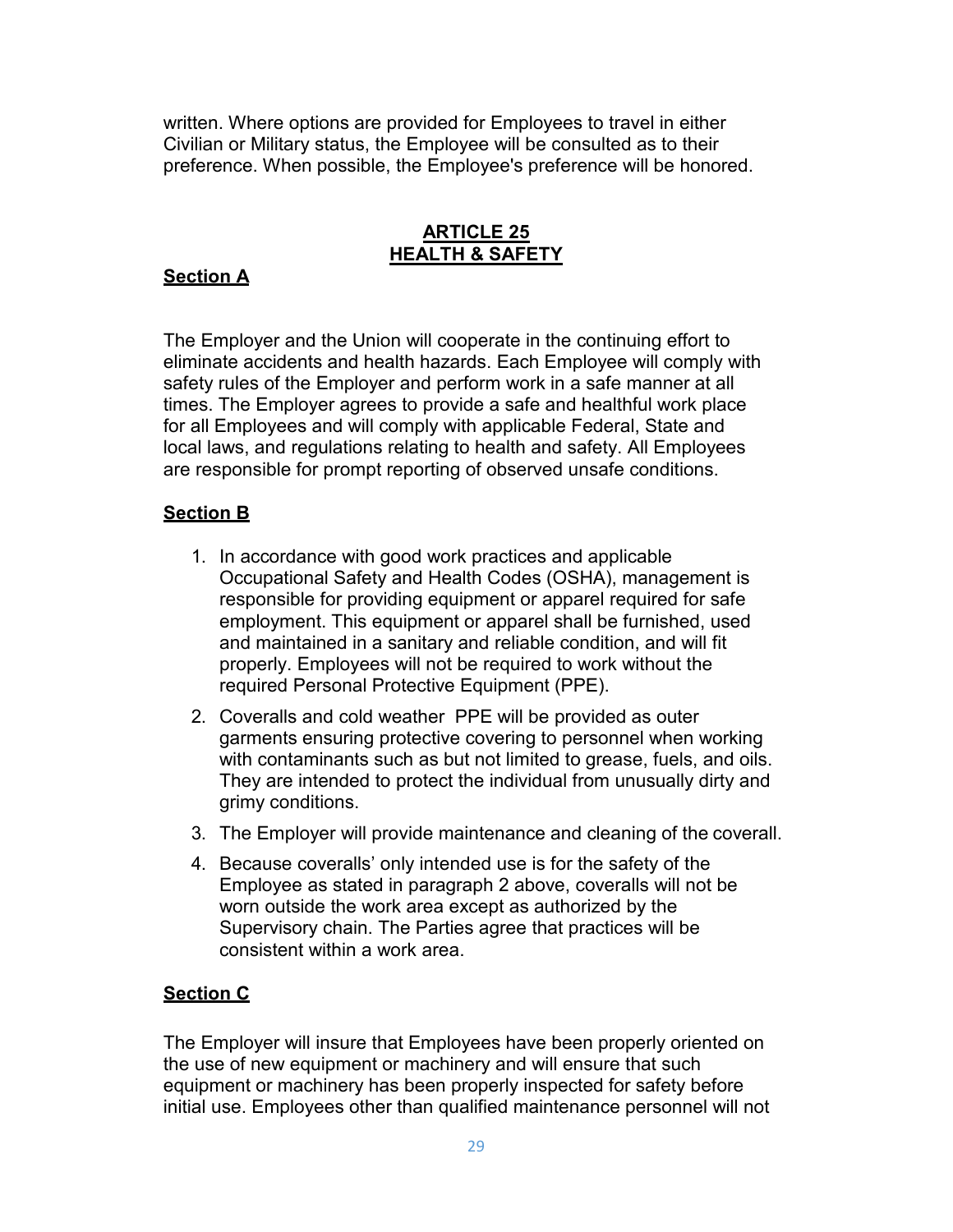be required to perform repair work on or about moving or operating machinery. This does not preclude the normal or necessary adjustments to be made to machinery or equipment while in motion or operation.

## **Section D**

The Employer agrees that the Union should be provided the opportunity to submit information on health and safety in work place and have such information considered. The ARNG and ANG Safety Officers will seek input from work area Stewards when conducting routine or scheduled work area safety inspections.

## **Section E**

The Union President or his designee will attend safety meetings as a member of the council.

## **Section F**

The Employer will provide required training for all personnel designated as hazardous material and substance handlers, as listed in 29, 40, and 49 CFR.

## **ARTICLE 26 WORKERS' COMPENSATION**

## **Section A**

When an Employee suffers a work related injury or industrial illness (occupational disease) in the performance of duties, the Employee is entitled to file a workers' compensation claim. The Employee/witness will immediately notify a Supervisor who will ensure the individual is informed on the procedures for filing a claim for benefits under the Federal Employees Compensation Act (FECA), administered by the Office of Workers Compensation Program (OWCP) The Supervisor will ensure information is provided about the type of benefits available, including specific reference to any option to file a claim for disability compensation or continuation of pay (COP) if the Employee is injured or disabled. For more information contact the HRO Employee Relations Specialist.

## **Section B**

When a CA-1, CA-2 or CA-6 form is forwarded to the Department of Labor, the union will be notified of the injury, illness or death with the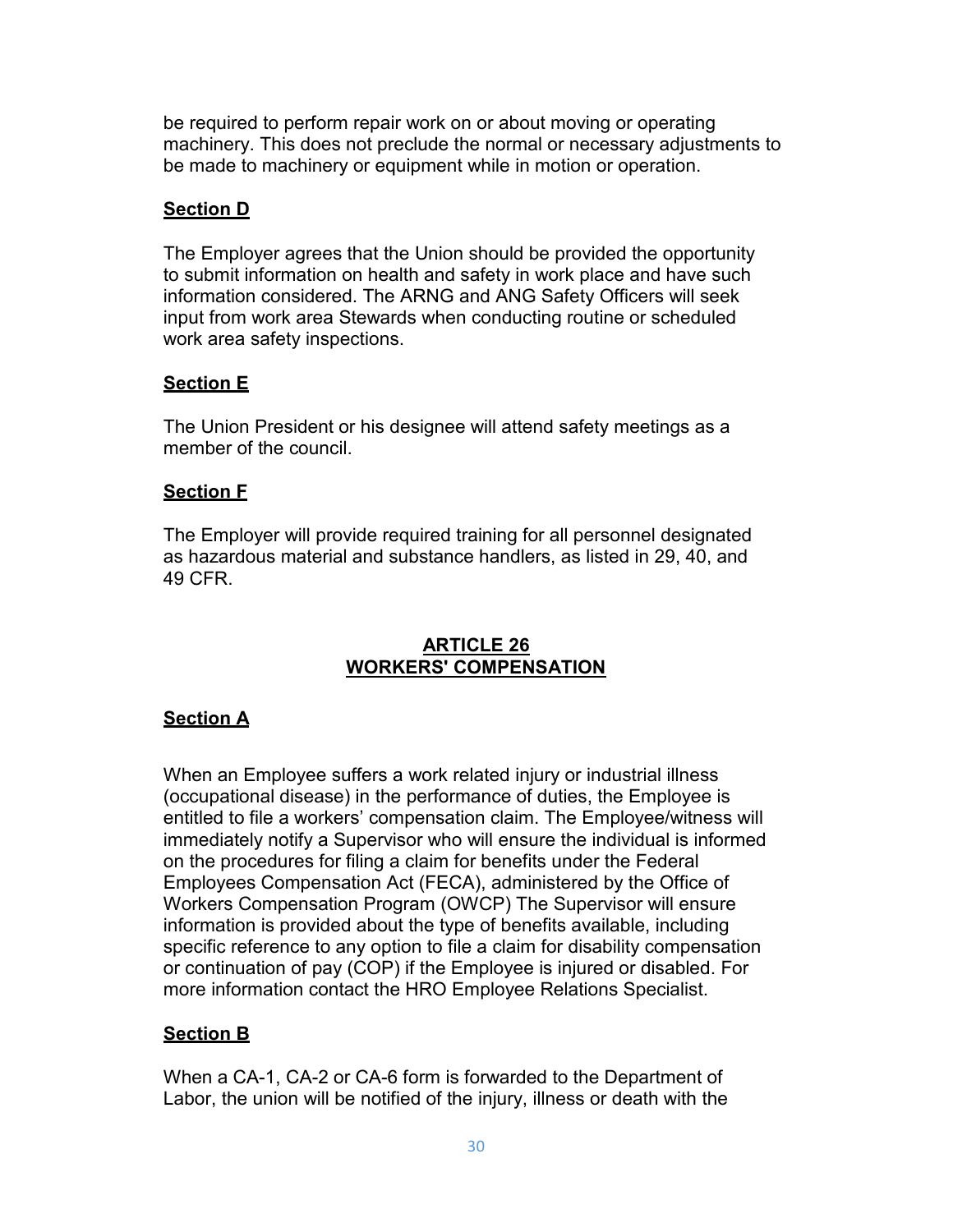location and nature of the event.

#### **Section C**

The Union will provide two voting members, the Union President and/or designee(s), to attend the FECA council. This council meets quarterly to discuss FECA claims and develop methods and means to possibly reduce the expense of claims.

## **ARTICLE 27 TOOLS**

Furnishing tools is an Employer responsibility. However, where existing policy permits use of personal hand tools, the Employee may continue to use their hand tools at their own risk of loss.

## **ARTICLE 28 PERSONNEL RESEARCH PROGRAMS & DEMONSTRATION PROJECTS**

The Employer agrees that prior to implementation of any test program under the provision of Title VI, Chapter 47, PL 95-454, the Union will have the opportunity to negotiate such test programs to the extent permitted by Title VII, PL 95-454. Any research or demonstration project will be consistent with and may not amend or waive any provision of this Agreement, except by mutual written consent of the Parties.

#### **ARTICLE 29 WEAR OF CIVILIAN ATTIRE**

32 USC 709(b)(4) says that Military Technicians (Dual-Status) must: "While performing duties as a Military Technician (Dual-Status), wear the uniform appropriate for the member's grade and component of the armed forces." However, the Employer and Union agree that there are certain events at which the wear of appropriate civilian attire by Union Representatives and other bargaining unit members is beneficial and enhances the event environment. The Employer and Union therefore agree to the following:

1. The Employer and the Union fully support the wear of appropriate civilian attire by Union Representatives while attending representational functions (5 USC 7114). Union Representatives may also wear appropriate civilian attire to training courses where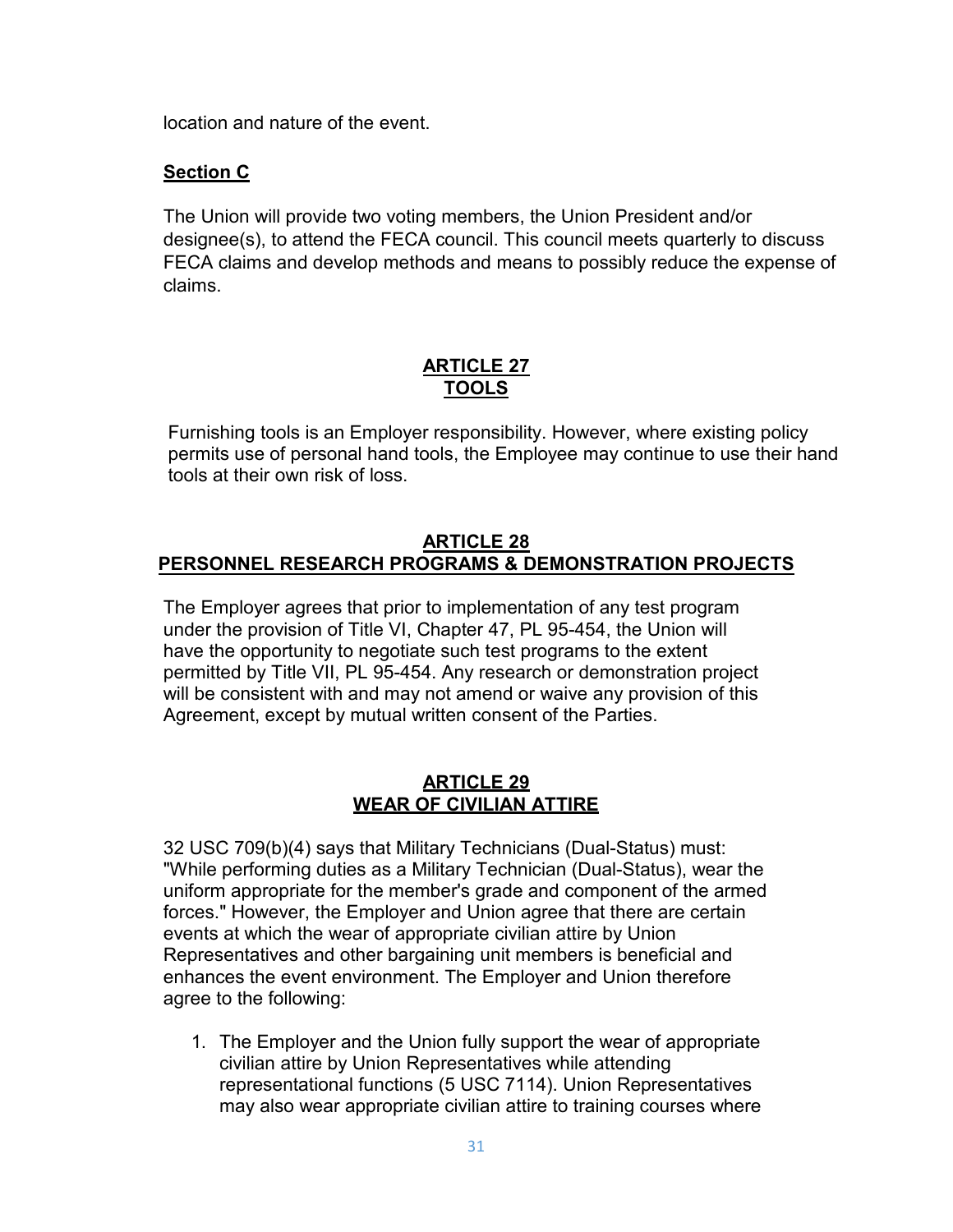they are invited to attend in their official Union capacity.

2. The Employer authorizes all Employees to wear appropriate civilian attire to agency sponsored events limited to the following: training events where the goal is clearly to impart labor relations knowledge and skills (i.e. Interest Based Bargaining, Basic Labor Relations, and Mediation Training). The Employer has delegated to the HRO the authority to expand this authorization on a case-bycase basis.